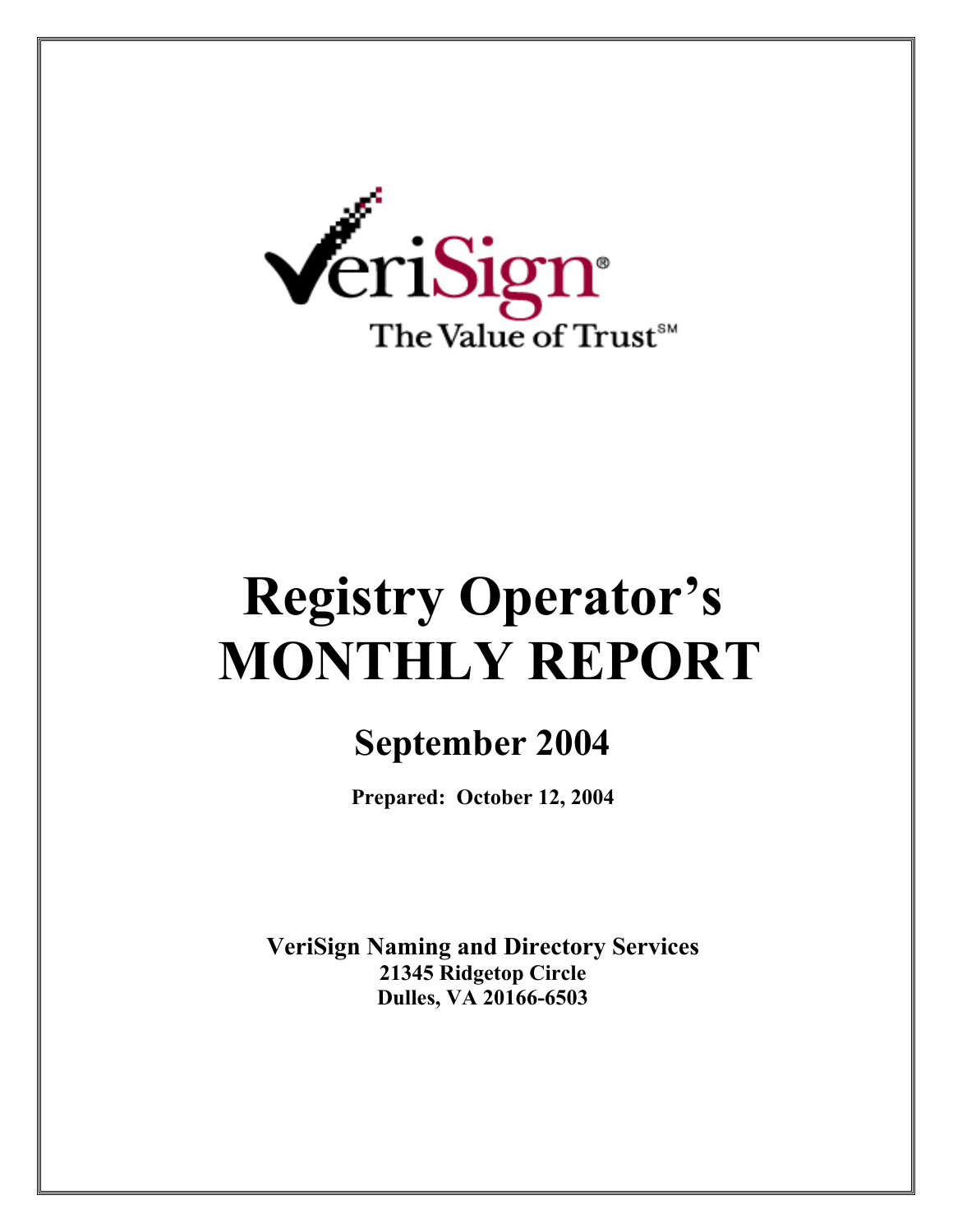#### **VeriSign Registry Operator's Monthly Report September 2004**

As required by the ICANN/VeriSign Registry Agreements (Section 8 for .com; Section 3.15 for .net), this report provides an overview of VeriSign Registry activity through the end of the reporting month. The information is primarily presented in table and chart format with text explanations as deemed necessary. The information is provided in the order as listed in *Appendix T* of the Registry Agreements. Pursuant to the agreements, "...items 5 - 12 shall be kept confidential by ICANN until three months after the end of the month to which the report relates.".

Information is organized as follows:

| 1.  |                                                                                     |  |
|-----|-------------------------------------------------------------------------------------|--|
|     |                                                                                     |  |
| 2.  |                                                                                     |  |
|     | Table 2 – Service Level Agreement Performance – September 043                       |  |
| 3.  |                                                                                     |  |
|     |                                                                                     |  |
| 4.  |                                                                                     |  |
|     |                                                                                     |  |
| 5.  |                                                                                     |  |
| 6.  |                                                                                     |  |
| 7.  |                                                                                     |  |
| 8.  |                                                                                     |  |
|     |                                                                                     |  |
| 9.  |                                                                                     |  |
|     | Table 6 – Total Monthly Domain Name Transaction Trend by Category (millions)6       |  |
|     | Table 7-Total Monthly Name Server Transactions by Category (millions)               |  |
| 10. |                                                                                     |  |
|     | Table 9 – Total Monthly Name Server Write Transactions by Subcategory (millions  8) |  |
| 11. |                                                                                     |  |
|     |                                                                                     |  |
| 12. |                                                                                     |  |
| 13. |                                                                                     |  |
| 14. |                                                                                     |  |
| 15. |                                                                                     |  |
| 16. |                                                                                     |  |
|     |                                                                                     |  |
|     |                                                                                     |  |
|     |                                                                                     |  |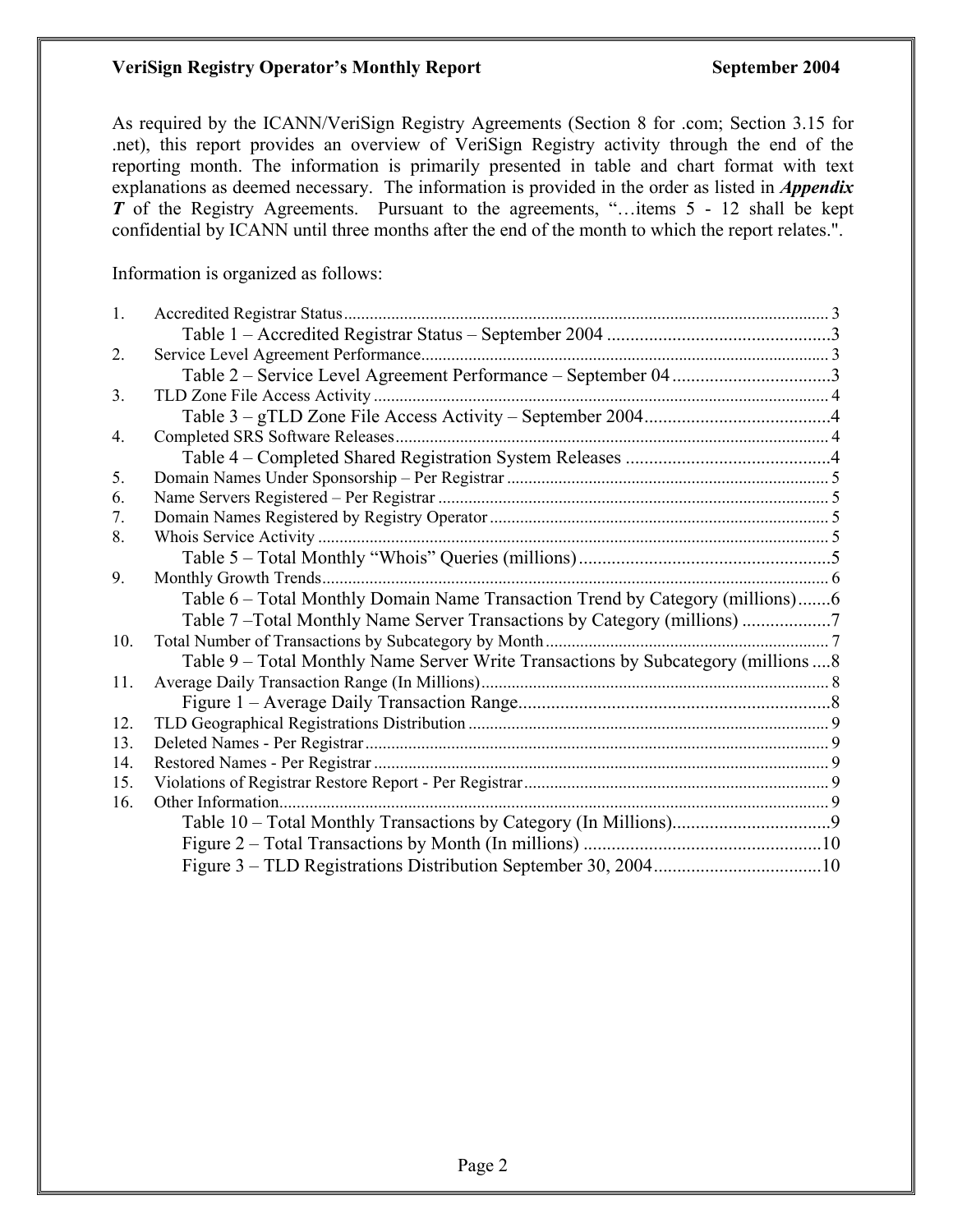# **1. Accredited Registrar Status**

**Table 1** displays the current number and status of the ICANN accredited registrars. The registrars are grouped into three categories:

- 1. **Operational Registrars:** Those who have authorized access into the Shared Registration System (SRS) for processing domain name registrations.
- 2. **Registrars In The Ramp-Up Period:** Those who have received a password to access the Registry operational test and evaluation (OT&E) environment. The OT&E environment is provided to allow registrars to develop and test their systems with the SRS.
- 3. **Registrars In The Pre-Ramp-Up Period:** Those who have been sent a welcome letter from the VeriSign Registry but have not yet executed the Registry Confidentiality Agreement and/or have not yet submitted a completed Registrar Information Sheet. In most cases registrars are sent welcome letters via overnight express mail on the same day accreditation notification is received from ICANN.

| <b>Status</b>                    | # of Registrars<br><b>Current</b> |
|----------------------------------|-----------------------------------|
| <b>Operational Registrars</b>    | 242                               |
| Registrars In Ramp-Up Period     | 48                                |
| Registrars In Pre-Ramp-Up Period | 91                                |
| Total                            | 381                               |

#### **Table 1 – Accredited Registrar Status – September 2004**

# **2. Service Level Agreement Performance**

**Table 2** compares Service Level Agreement (SLA) Requirements with Actual Performance for the reporting month. As required by the ICANN/VeriSign Registry Agreements (Section 21 for .com; Section 3.3 for .net), the VeriSign Registry is committed to provide service levels as specified in Appendix D of the agreements and to comply with the requirements of the SLA in Appendix E of the agreements. The SLA is incorporated into the VeriSign Registry Registrar Agreement that is executed with all operational registrars. **Note:** *The SLA permits two 12-hour windows per year to perform major upgrades.* 

#### **Table 2 – Service Level Agreement Performance – September 2004**

| <b>Metric</b>        | <b>SLA Requirement</b> | <b>Actual Performance</b> |
|----------------------|------------------------|---------------------------|
| Total outage         | 8 hours                | 4 hours 22 minutes        |
| Unplanned outage     | 4 hours                | 0 hours 56 minutes        |
| Check domain average | 3 seconds              | .01 seconds               |
| Add domain average   | 5 seconds              | .01 seconds               |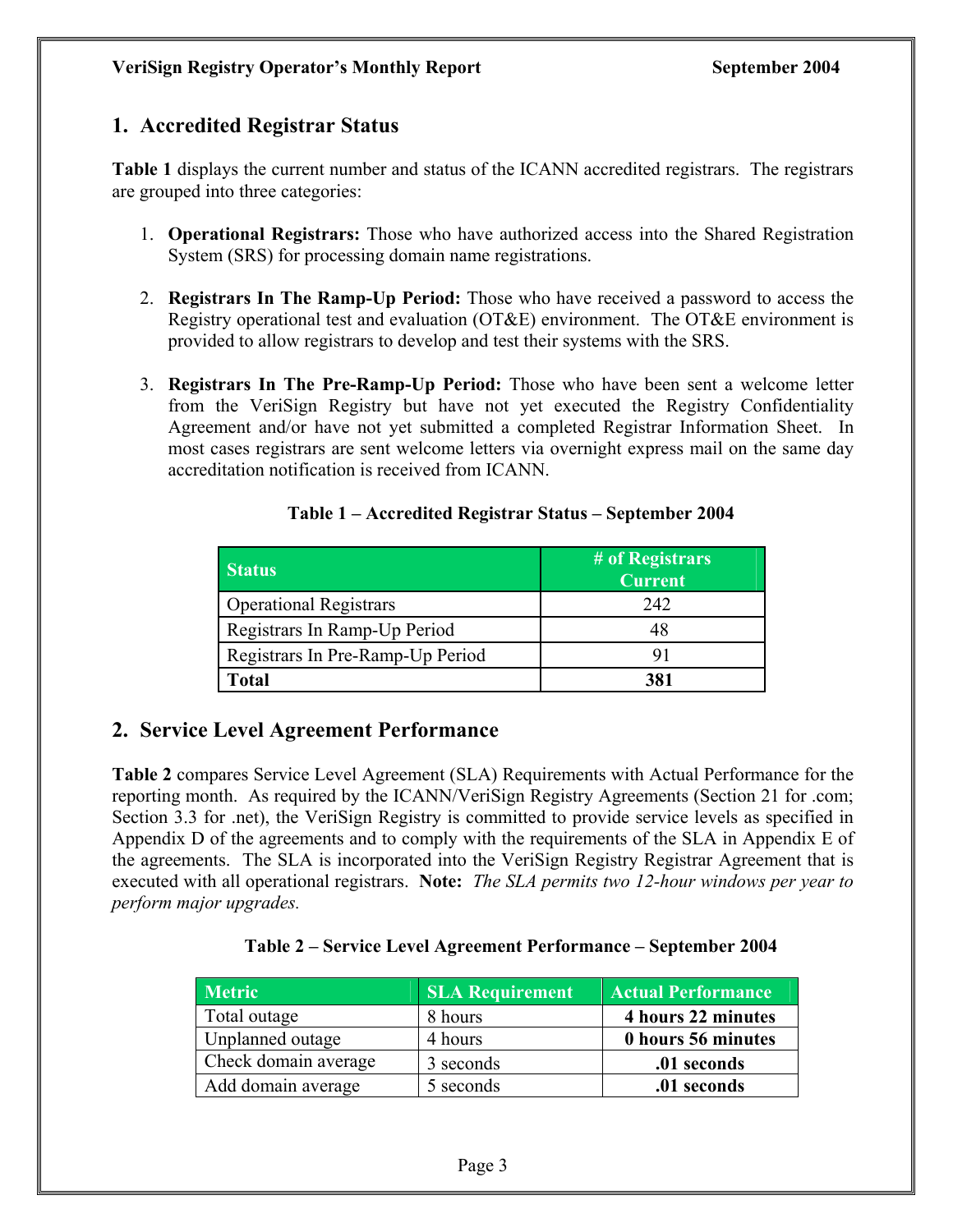# **3. TLD Zone File Access Activity**

**Table 3** summarizes the zone file access activity for the current reporting month. As required by the ICANN/VeriSign Registry Agreements (Section 21 for .com; Section 3.9 for .net), the VeriSign Registry provides third parties bulk access to the zone files for the .com and .net TLDs.

#### **Table 3 – gTLD Zone File Access Activity – September 2004**

| Zone file access passwords previous month               | -1.123 |
|---------------------------------------------------------|--------|
| New zone file access passwords                          |        |
| Total zone file access approvals end of reporting month | 1.144  |

# **4. Completed SRS Software Releases**

**Table 4** shows significant releases that have occurred since January 2002, as well as other relevant information. The VeriSign Registry Shared Registration System (SRS) is continually being improved to better meet the needs of accredited registrars.

| <b>Release Name</b>          | <b>Features</b>                                                                                                                                                                                                        | <b>Target Date</b> | <b>Complete</b><br><b>Date</b> |
|------------------------------|------------------------------------------------------------------------------------------------------------------------------------------------------------------------------------------------------------------------|--------------------|--------------------------------|
| Core Release<br>5.1          | Add ability to Restore a domain;<br>Sync expiration dates; addition of 3<br>new statuses – redemption period,<br>pending restore, and pending<br>delete; modifications to the<br>CSR/Registrar tools and Whois.        | 25 Jan 2003        | 25 Jan 2003                    |
| <b>Core Release</b><br>5.2   | IDN TC/SC variant blocking, RGP<br>monthly reports, .org name server<br>registrations, miscellaneous bug<br>fixes.                                                                                                     | 26 April 2003      | 26 April 2003                  |
| <b>Core Release</b><br>5.2.1 | Chinese IDN variants                                                                                                                                                                                                   | 17 May 2003        | 17 May 2003                    |
| Core Release<br>5.3          | IDN Punycode migration, IDN<br>language tags, prohibited Unicode<br>points                                                                                                                                             |                    | 13 Dec 2003                    |
| <b>Core Release</b><br>5.4   | Cleanup of legacy .org domain<br>names. Only allow Punycode-<br>encoded IDNs from registrars.<br>New Language tables added and<br>language tags will be required.<br>TWNIC table is being replaced<br>with CDNC table. | 24 April 2004      | 24 April 2004                  |
| Core Release<br>5.5          | <b>Transfer Policy Release</b>                                                                                                                                                                                         | 12 Nov 2004        |                                |

#### **Table 4 – Completed Shared Registration System Releases**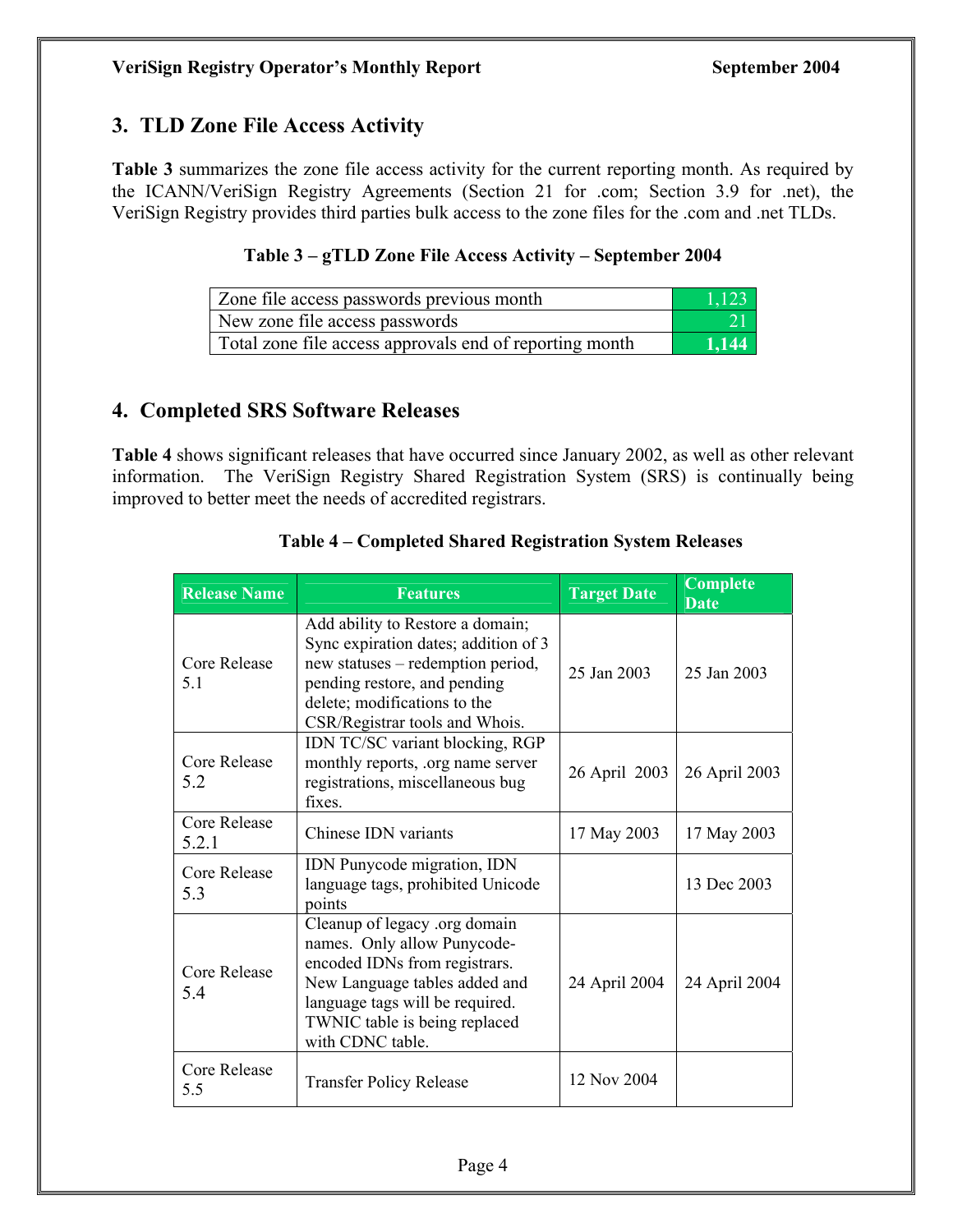# **5. Domain Names Under Sponsorship – Per Registrar**

This data will be provided under separate cover.

# **6. Name Servers Registered – Per Registrar**

This data will be provided under separate cover.

# **7. Domain Names Registered by Registry Operator**

Per the requirements of the .com registry agreement Section 24.B and the .net registry agreements Section 3.6.2, as of 30 June 2002, the following names should be in Appendix X:

> THE-VERISIGN-COM-NET-REGISTRY.COM THE-VERISIGN-COM-NET-REGISTRY.NET THE-VERISIGN-REGISTRY.COM THE-VERISIGN-REGISTRY.NET THEVERISIGNREGISTRY.COM THEVERISIGNREGISTRY.NET VCNR.COM VCNR.NET VERISIGN-COM-NET-REGISTRY.COM VERISIGN-COM-NET-REGISTRY.NET VERISIGNCNR.COM VERISIGNCNR.NET VRSN-CNR.COM VRSN-CNR.NET VRSN-COM-NET-REGISTRY.COM VRSN-COM-NET-REGISTRY.NET VRSNCNR.COM VRSNCNR.NET VRSNCOMNETREGISTRY.COM VRSNCOMNETREGISTRY.NET

## **8. Whois Service Activity**

|               | <b>Total Queries</b> | Peak | Avg  |
|---------------|----------------------|------|------|
| $Sep-03$      | 892.4                | 33.9 | 29.7 |
| <b>Oct-03</b> | 1,084.5              | 48.1 | 35.0 |
| $Nov-03$      | 1,009.4              | 43.7 | 33.6 |
| $Jan-04$      | 1,193.3              | 52.6 | 38.5 |
| Feb-04        | $\overline{1,122.5}$ | 44.2 | 38.7 |
| Mar-04        | 1,383.7              | 55.5 | 44.6 |
| Apr-04        | 1,149.0              | 56.2 | 38.3 |

#### **Table 5 – Total Monthly "Whois" Queries**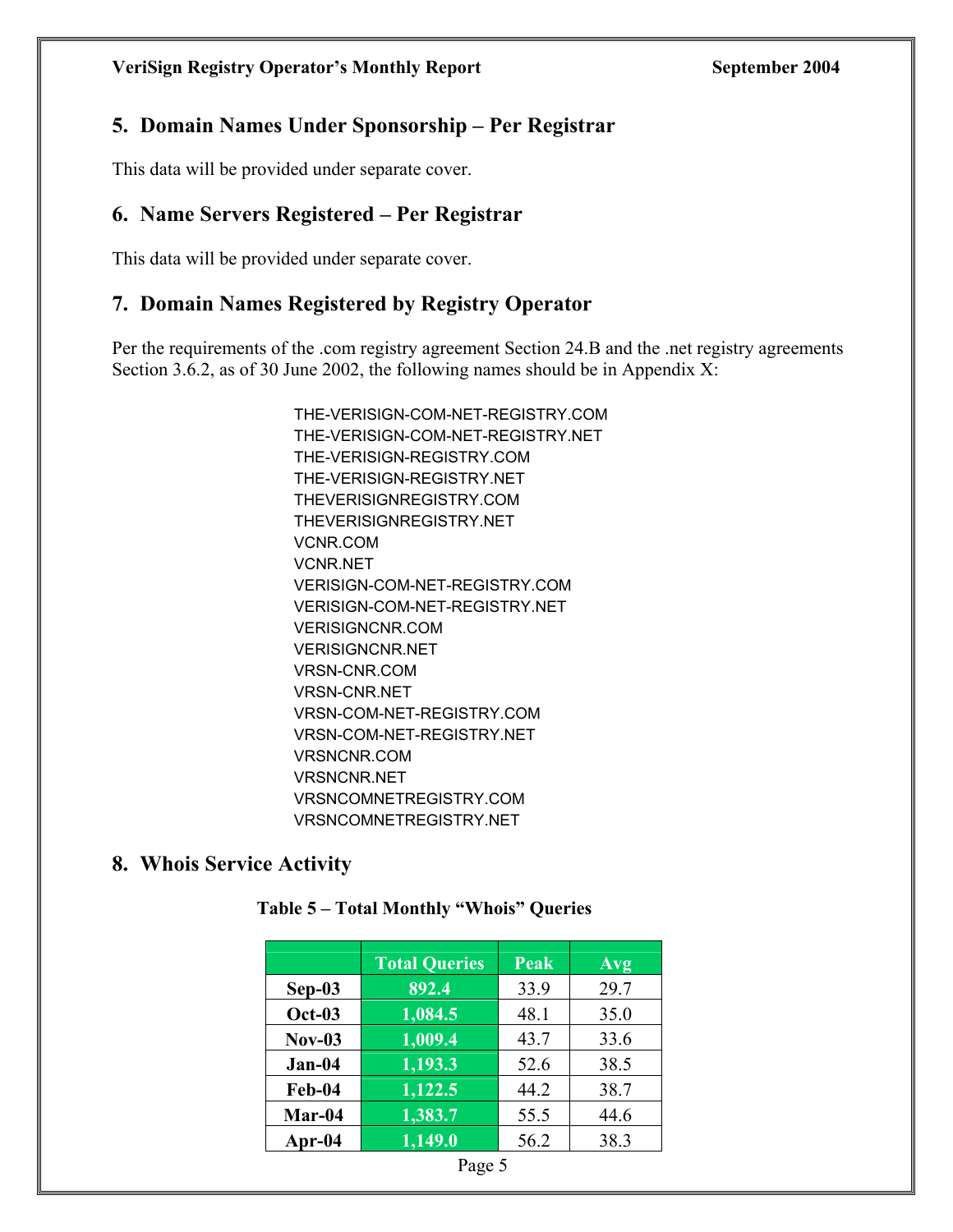|          | <b>Total Queries</b> | Peak | Avg  |
|----------|----------------------|------|------|
| $May-04$ | 1,020.0              | 41.8 | 32.9 |
| June-04  | $\overline{1,}140.5$ | 48.8 | 38.0 |
| July-04  | 1,176.0              | 49.8 | 37.9 |
| Aug-04   | 1,049.7              | 40.9 | 33.9 |
| $Sep-04$ | 1,203.3              | 51.8 | 40.1 |

# **9. Monthly Growth Trends**

**There are** six reported categories of monthly transactions executed by all registrars via the Registry Registrar Protocol (RRP) with the Shared Registration System (SRS):

- 1. **Write Domain**  This category includes the following transactions: adding a new domain, deleting a domain, modifying a domain name record, renewing a domain, auto-renew, transferring a domain, sync domain and restore a domain.
- 2. **Query Domain** This category includes the following transactions: query a domain and query a domain transfer status.
- 3. **Check Domain** This category includes the following transaction: check a domain.
- 4. **Write Server** This category includes the following transactions: add name server, modify name server and delete name server.
- 5. **Query Server** This category includes the following transaction: query name server.
- 6. **Check Server**  This category includes the following transaction: check name server.

**Table 6** shows the number of domain name transactions for each of these categories.

**Table 7** shows the number of name server transactions for each of these categories.

|               | <b>Total</b> | Write   | $\frac{6}{6}$ | <b>Query</b> | $\frac{6}{6}$ | <b>Check</b> | $\frac{6}{6}$ |
|---------------|--------------|---------|---------------|--------------|---------------|--------------|---------------|
| $Sep-03$      | 1,343.7      | 933.3   | 69.5%         | 43.1         | 3.2%          | 367.2        | 27.3%         |
| <b>Oct-03</b> | 1,580.5      | 1,095.0 | 69.3%         | 44.7         | 2.8%          | 440.9        | 27.9%         |
| $Nov-03$      | 1,570.2      | 1,095.1 | 69.7%         | 44.0         | 2.8%          | 431.1        | 27.5%         |
| Dec-03        | 1,725.7      | 1,218.1 | 70.6%         | 46.5         | 2.7%          | 461.1        | 26.7%         |
| $Jan-04$      | 1,691.1      | 1,156.8 | 68.4%         | 62.2         | 3.7%          | 472.1        | 27.9%         |
| Feb-04        | 1,366.3      | 974.3   | 71.3%         | 52.7         | 3.9%          | 339.3        | 24.8%         |
| Mar-04        | 1,486.7      | 1,100.7 | 74.0%         | 55.8         | 3.8%          | 330.2        | 22.2%         |
| Apr- $04$     | 1,743.2      | 1,402.9 | 80.5%         | 63.7         | 3.7%          | 276.7        | 15.9%         |
| $May-04$      | 1,641.4      | 1,295.9 | 78.9%         | 61.2         | 3.7%          | 284.3        | 17.3%         |
| Jun-04        | 1,459.0      | 1,112.3 | 76.2%         | 67.6         | 4.6%          | 279.2        | 19.1%         |
| <b>Jul-04</b> | 1,552.3      | 1,215.8 | 78.3%         | 62.2         | $4.0\%$       | 274.3        | 17.7%         |
| Aug-04        | 1,476.8      | 1,176.2 | 79.6%         | 66.5         | 4.5%          | 234.0        | 15.8%         |
| Sep-04        | 1,399.9      | 1,110.0 | 79.3%         | 68.9         | 4.9%          | 221.0        | 15.8%         |

## **Table 6 – Total Monthly Domain Name Transaction Trend by Category (millions)**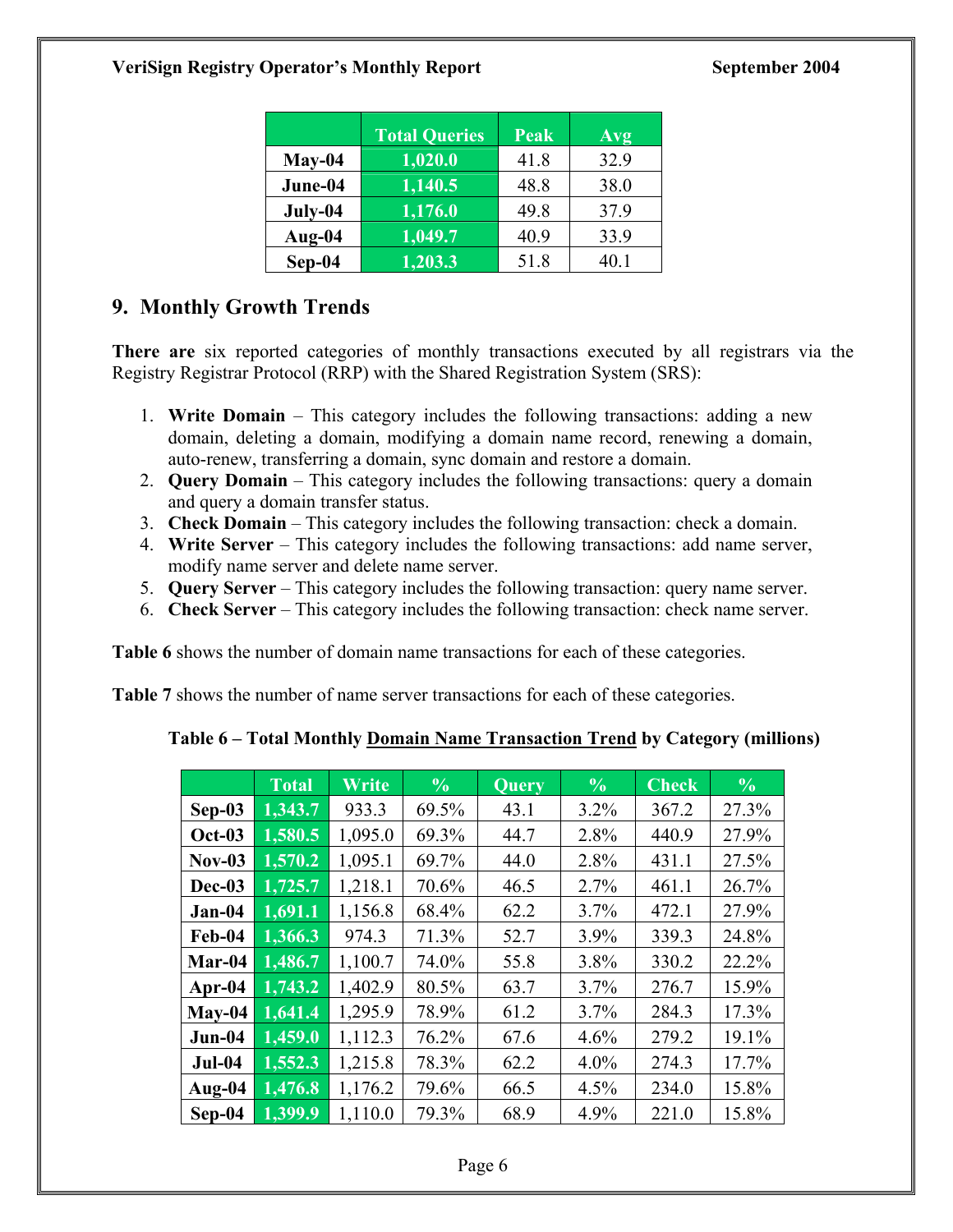|                | <b>Total</b> | Write | $\frac{0}{0}$ | Query | $\frac{0}{0}$ | $\overline{\text{Check}}$ | $\frac{6}{6}$ |
|----------------|--------------|-------|---------------|-------|---------------|---------------------------|---------------|
| $Sep-03$       | 15.4         | 0.22  | 1.4%          | 4.9   | 31.5%         | 10.3                      | 67.0%         |
| <b>Oct-03</b>  | 15.1         | 0.36  | 2.4%          | 4.1   | 27.3%         | 10.6                      | 70.3%         |
| <b>Nov-03</b>  | 17.3         | 0.47  | 2.7%          | 4.0   | 22.9%         | 12.8                      | 74.4%         |
| Dec-03         | 16.9         | 0.49  | 2.9%          | 3.7   | 21.8%         | 12.7                      | 75.3%         |
| Jan-04         | 19.8         | 0.52  | 2.6%          | 4.2   | 21.5%         | 15.0                      | 75.9%         |
| Feb-04         | 16.1         | 0.50  | 3.1%          | 3.8   | 23.7%         | 11.8                      | 73.2%         |
| Mar-04         | 18.2         | 0.54  | $3.0\%$       | 4.2   | 22.9%         | 13.5                      | 74.1%         |
| Apr-04         | 15.8         | 0.51  | 3.2%          | 4.1   | 25.8%         | 11.2                      | 71.0%         |
| $May-04$       | 16.2         | 0.60  | 3.7%          | 3.5   | 21.7%         | 12.1                      | 74.6%         |
| $Jun-04$       | 16.1         | 0.56  | 3.5%          | 3.4   | 21.5%         | 12.1                      | 75.0%         |
| $Jul-04$       | 18.8         | 0.70  | 3.7%          | 4.5   | 24.1%         | 13.6                      | 72.1%         |
| $\Delta$ ug-04 | 17.7         | 0.45  | 2.6%          | 3.5   | 19.8%         | 13.8                      | 77.6%         |
| Sep-04         | 20.4         | 0.33  | 1.6%          | 3.7   | 18.3%         | 16.3                      | 80.0%         |

**Table 7 –Total Monthly Name Server Transactions by Category (millions)** 

# **10. Total Number of Transactions by Subcategory by Month**

**Table 8** shows the number of domain name 'write' transactions in subcategories as described in Subsections 9.1. The "Sync", "Restore" and "No RGP Report" columns depict ACTUAL numbers where all other categories are shown in millions. Table 9 shows the number of name server "write" transactions by subcategory.

|                |                |            | <b>In Millions</b> |               |              |       |             |                |                          |
|----------------|----------------|------------|--------------------|---------------|--------------|-------|-------------|----------------|--------------------------|
|                | <b>Total</b>   | <b>Add</b> | <b>Delete</b>      | <b>Modify</b> | <b>Renew</b> | Trans | <b>Sync</b> | <b>Restore</b> | <b>No RGP</b><br>Report* |
|                | 933.3          | 923.1      | 0.8                | 7.5           | 0.7          | 1.2   | 58          | 3,366          | 123                      |
| Sep-03         |                |            |                    |               |              |       |             |                |                          |
| <b>Oct-03</b>  | 1,095.0        | 1,084.5    | 0.8                | 6.9           | 0.8          | 2.1   | 132         | 3,194          | 15                       |
| <b>Nov-03</b>  | 1,095.1        | 1,085.2    | 0.9                | 6.5           | 0.7          | 1.7   | 130         | 2,681          | 81                       |
| Dec-03         | 1,218.1        | 1,208.3    | 0.9                | 6.6           | 0.8          | 1.4   | 168         | 3,028          | 16                       |
| $Jan-04$       | 1,156.8        | 1,145.7    | 0.8                | 7.3           | 0.9          | 2.0   | 71          | 3,630          | 20                       |
| Feb-04         | 974.3          | 962.7      | 0.8                | 7.6           | 0.9          | 2.3   | 119         | 3,354          | 41                       |
|                | Mar-04 1,100.7 | 1,085.4    | 1.0                | 8.5           | 1.0          | 4.8   | 116         | 5,499          | 1,063                    |
|                | Apr-04 1,402.9 | 1,390.2    | 1.4                | 9.0           | 0.9          | 1.4   | 596         | 4,550          | 21                       |
| May-04 1,295.9 |                | 1,285.4    | 1.1                | 7.6           | 0.9          | 1.0   | 638         | 4,239          | 20                       |
| $Jun-04$       | 1,112.3        | 1,101.9    | 1.1                | 7.4           | 0.9          | 1.0   | 382         | 3,369          | 33                       |
| $Jul-04$       | 1,215.8        | 1,199.1    | 0.9                | 7.8           | 0.9          | 7.1   | 1,878       | 3,283          | 11                       |
|                | Aug-04 1,176.2 | 1,164.9    | 0.9                | 8.6           | 0.9          | 1.0   | 8,800       | 3,291          | 16                       |
| $Sep-04$       | 1,110.0        | 1,097.6    | 1.0                | 9.6           | 0.9          | 0.9   | 7,540       | 3,637          | 27                       |

| Table 8 - Total Monthly Domain Name Write Transactions by Subcategory (millions) |
|----------------------------------------------------------------------------------|
|----------------------------------------------------------------------------------|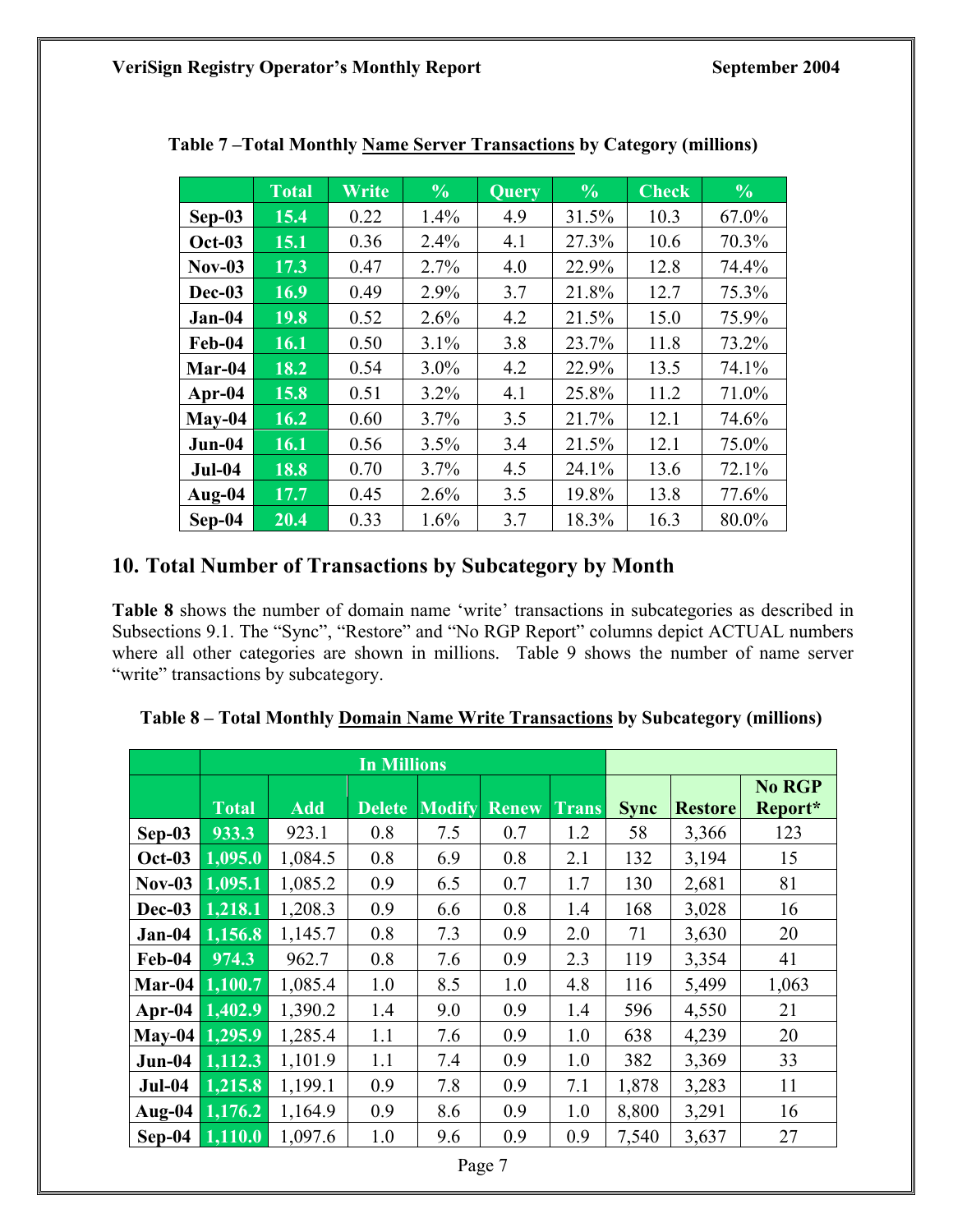#### **VeriSign Registry Operator's Monthly Report September 2004**

(NOTE\*: The number in the "No RGP Report" column is calculated by taking the difference between the number of restore commands and the number of restore reports received in the month. This number may vary slightly from the actual number of restores for which no report was received for a given month because of timing between when the restore command was issued and when the report was received.

|               | <b>Total</b>               | <b>Add</b> | <b>Delete</b> | <b>Modify</b> |
|---------------|----------------------------|------------|---------------|---------------|
| $Sep-03$      | $\overline{\mathbf{0.22}}$ | 0.15       | 0.03          | 0.04          |
| <b>Oct-03</b> | 0.36                       | 0.30       | 0.02          | 0.04          |
| $Nov-03$      | 0.47                       | 0.37       | 0.03          | 0.07          |
| Dec-03        | 0.49                       | 0.41       | 0.04          | 0.04          |
| Jan-04        | 0.52                       | 0.42       | 0.04          | 0.06          |
| Feb-04        | 0.50                       | 0.42       | 0.04          | 0.04          |
| Mar-04        | 0.54                       | 0.43       | 0.06          | 0.05          |
| Apr-04        | 0.51                       | 0.42       | 0.04          | 0.05          |
| May-04        | 0.60                       | 0.49       | 0.05          | 0.06          |
| Jun-04        | 0.56                       | 0.48       | 0.03          | 0.05          |
| <b>Jul-04</b> | 0.70                       | 0.57       | 0.04          | 0.10          |
| Aug-04        | 0.45                       | 0.34       | 0.05          | 0.07          |
| Sep-04        | 0.33                       | 0.24       | 0.03          | 0.06          |

# **11. Average Daily Transaction Range (In Millions)**



#### **Figure 1 – Average Daily Transaction Range**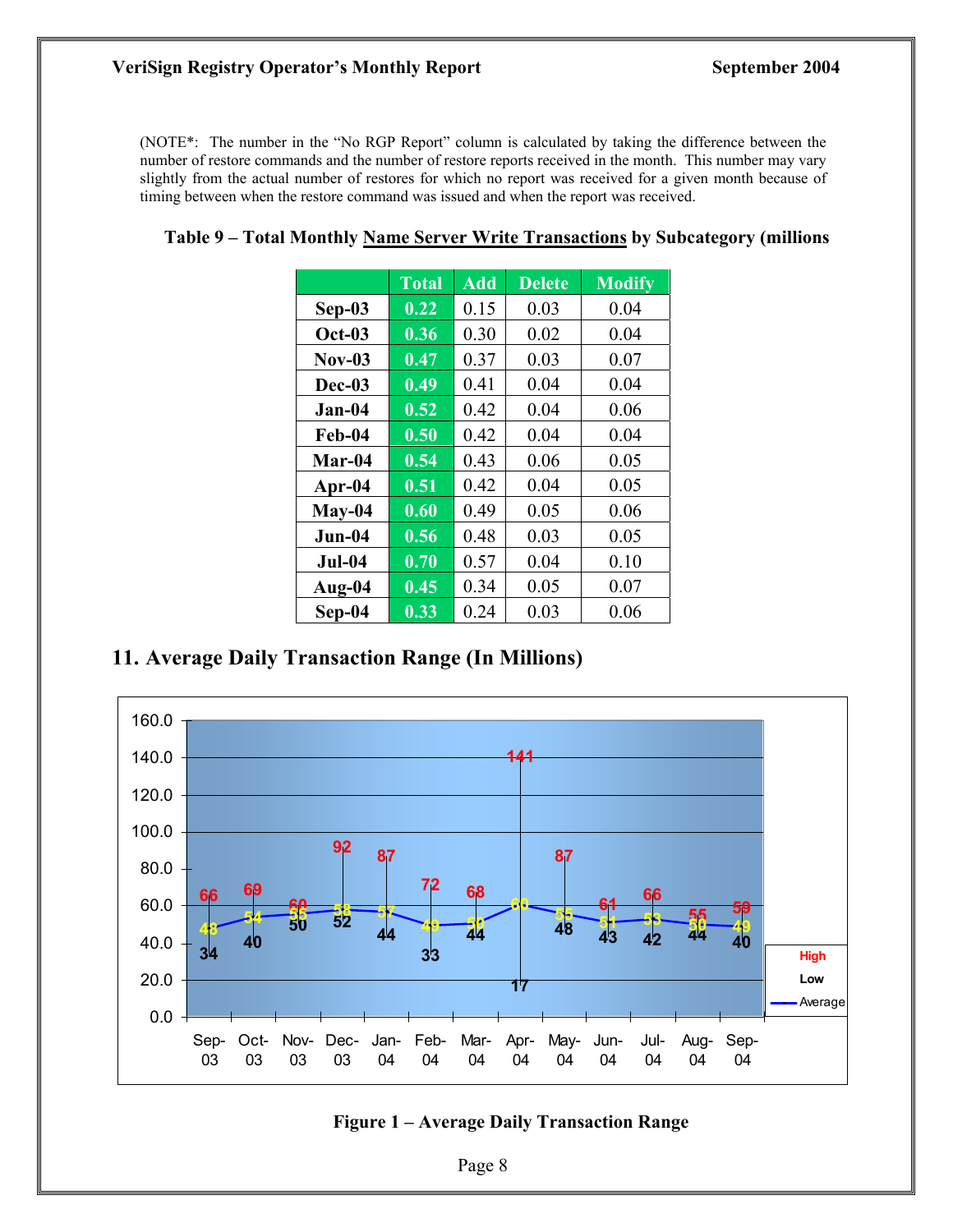# **12. TLD Geographical Registrations Distribution**

The VeriSign Registry does not have registrant contact information.

# **13. Deleted Names - Per Registrar**

This data will be provided under separate cover.

# **14. Restored Names - Per Registrar**

This data will be provided under separate cover.

# **15.Violations of Registrar Restore Report - Per Registrar**

This data is available through FTP site.

# **16. Other Information**

The following information in **Table 10** shows the trend of total monthly transactions (domain names and name servers) for the .com and .net and TLDs.

|               | <b>Total</b> | Write   | $\frac{0}{0}$ | <b>Query</b> | $\frac{0}{0}$ | $\overline{\mathbf{Check}}$ | $\frac{0}{0}$ |
|---------------|--------------|---------|---------------|--------------|---------------|-----------------------------|---------------|
| $Sep-03$      | 1,359.1      | 933.6   | 68.7%         | 48.0         | 3.5%          | 377.5                       | 27.8%         |
| <b>Oct-03</b> | 1,595.6      | 1,095.4 | 68.6%         | 48.8         | 3.1%          | 451.5                       | 28.3%         |
| $Nov-03$      | 1,587.5      | 1,095.6 | 69.0%         | 48.0         | $3.0\%$       | 443.9                       | 28.0%         |
| Dec-03        | 1,742.5      | 1,218.6 | 69.9%         | 50.2         | 2.9%          | 473.8                       | 27.2%         |
| $Jan-04$      | 1,710.9      | 1,157.3 | 67.6%         | 66.5         | 3.9%          | 487.1                       | 28.5%         |
| Feb-04        | 1,382.3      | 974.8   | 70.5%         | 56.6         | 4.1%          | 351.0                       | 25.4%         |
| Mar-04        | 1,504.9      | 1,101.3 | 73.2%         | 60.0         | $4.0\%$       | 343.7                       | 22.8%         |
| Apr-04        | 1,759.0      | 1,403.4 | 79.8%         | 67.8         | 4.8%          | 287.9                       | 16.4%         |
| $May-04$      | 1,657.7      | 1,296.5 | 78.2%         | 64.7         | 3.9%          | 296.4                       | 17.9%         |
| $Jun-04$      | 1,475.1      | 1,112.8 | 75.4%         | 71.0         | 4.8%          | 291.2                       | 19.7%         |
| <b>Jul-04</b> | 1,571.2      | 1,216.5 | 77.4%         | 66.7         | 4.2%          | 287.9                       | 18.3%         |
| Aug-04        | 1,494.5      | 1,176.7 | 78.7%         | 70.0         | 4.7%          | 247.8                       | 16.6%         |
| Sep-04        | 1,420.3      | 1,110.3 | 78.2%         | 72.7         | 5.1%          | 237.3                       | 16.7%         |

**Table 10 – Total Monthly Transactions by Category** (In Millions)

**Figure 2** displays the monthly growth trend in total Registry transactions (domain names and name servers) in millions for the .com and .net TLDs.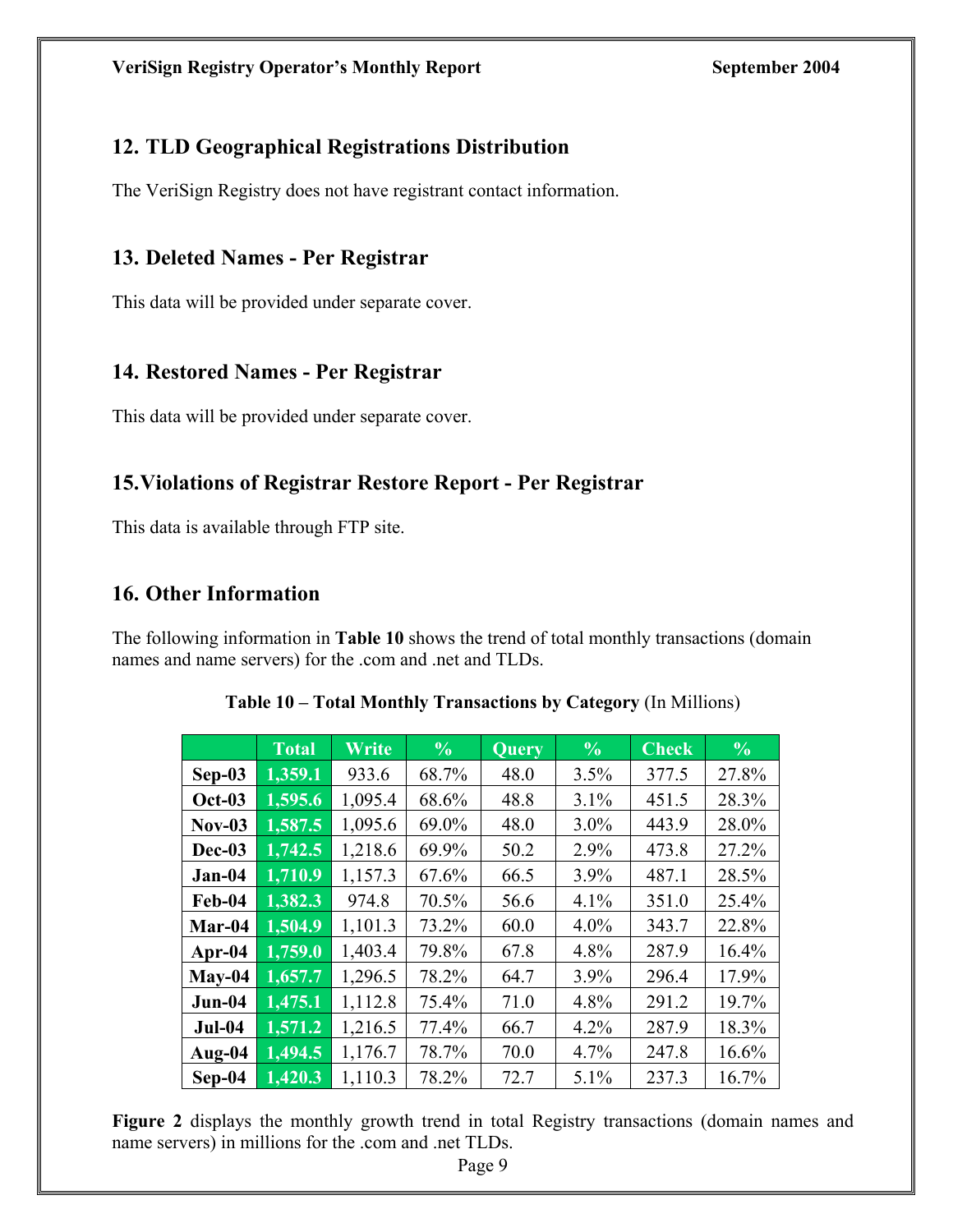

**Figure 2 – Total Transactions by Month (In millions)** 

**Figure 3** shows the percent of second-level domain names registered in each of the .com and .net gTLDs as of the end of the current reporting month.



 **Figure 3 – TLD Registrations Distribution September 30, 2004**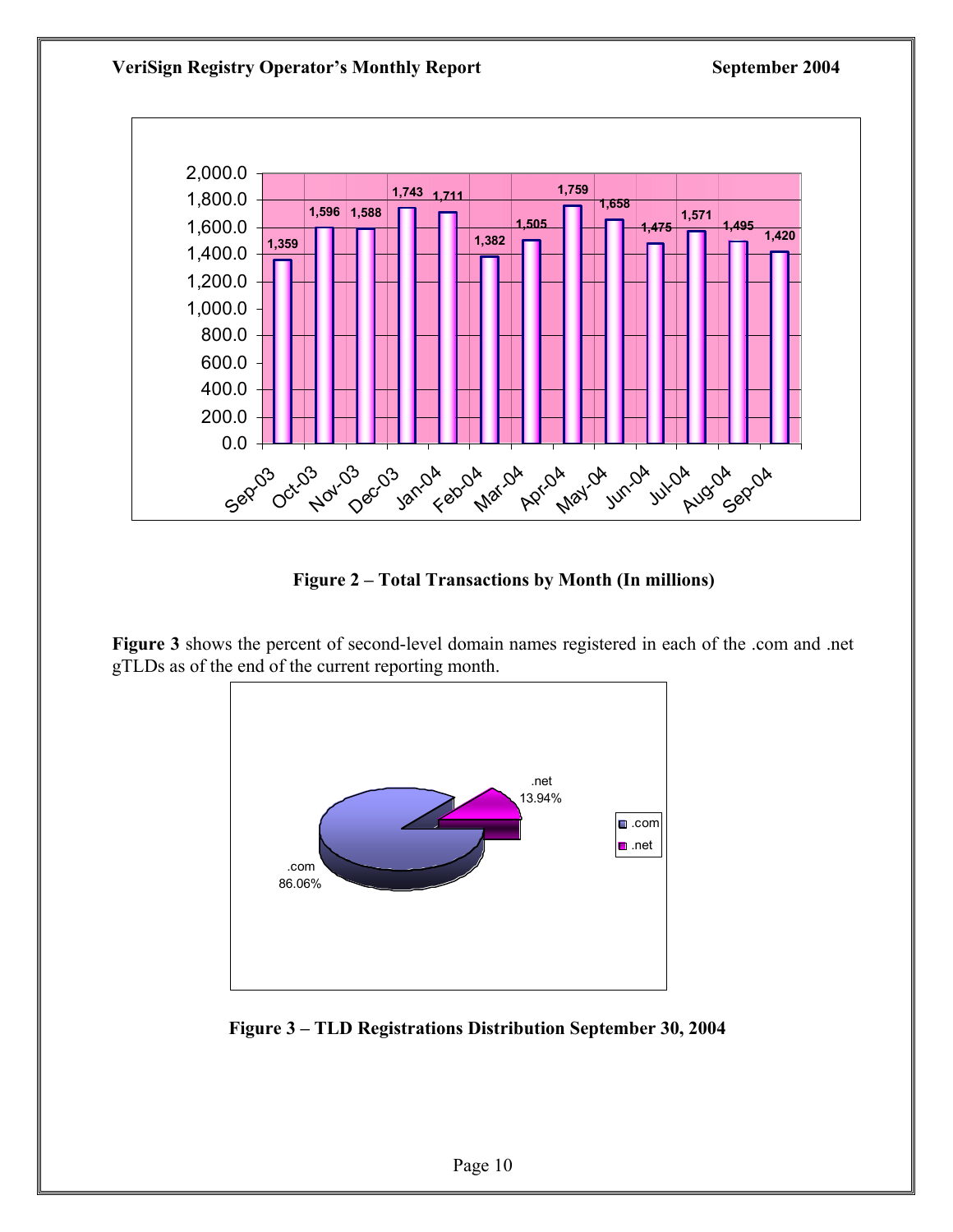

# **Comnetregistry**

The following information is provided as required by the ICANN/VeriSign Registry Agreements (.com, Section 8; and .net , Section 3.15; and requirements 5, 6, 13 and 14 in Appendix T for both agreements). As stated in Appendix T, the following information "shall be kept confidential by ICANN until three months after the end of the month to which the report relates."

| Total REGISTRATIONS in the VeriSign Registry Database and NAME SERVER<br>COUNT as of September 30, 2004 |            |                  |              |                |              | <b>September 2004</b><br><b>GROSS DELETES</b> |              |                  | <b>September 2004</b><br><b>RESTORES</b> |                         |  |  |
|---------------------------------------------------------------------------------------------------------|------------|------------------|--------------|----------------|--------------|-----------------------------------------------|--------------|------------------|------------------------------------------|-------------------------|--|--|
|                                                                                                         |            |                  | <b>Total</b> | <b>Name</b>    |              |                                               |              |                  |                                          |                         |  |  |
| <b>REGISTRAR</b>                                                                                        | <b>COM</b> | <b>NET</b>       | <b>Names</b> | <b>Servers</b> | <b>COM</b>   | <b>NET</b>                                    | <b>Total</b> | <b>COM</b>       | <b>NET</b>                               | <b>Total</b>            |  |  |
| !!!! BB Bulk, Inc. dba My Name Now                                                                      | 1,421      | 182              | 1,603        | $\Omega$       | <sup>0</sup> | $\mathbf{0}$                                  | $\mathbf{0}$ | $\Omega$         | $\mathbf 0$                              | $\mathbf 0$             |  |  |
| ! \$ ! Bid It Win It, Inc.                                                                              | 1,998      | $\overline{241}$ | 2,239        |                | $\Omega$     | $\mathbf{0}$                                  | 0            | $\mathbf 0$      | $\mathbf 0$                              | $\mathbf 0$             |  |  |
| ! AlohaNIC LLC                                                                                          | 654        | 79               | 733          |                |              | $\mathbf{0}$                                  | $\mathbf{0}$ | $\Omega$         | $\mathbf 0$                              | $\mathbf 0$             |  |  |
| !\$6.25 DOMAINS! Network, Inc. dba Esite.com                                                            | 882        | 117              | 999          | 8              |              | $\mathbf 0$                                   | 0            | 0                | 0                                        | $\mathbf 0$             |  |  |
| \$\$\$ Private Label Internet Service Kiosk, Inc. dba PLISK.c                                           | 381        | $\overline{88}$  | 469          |                |              | $\mathbf{0}$                                  |              | $\mathbf 0$      | $\mathbf 0$                              | $\mathbf 0$             |  |  |
| 007Names, Inc.                                                                                          | 4,996      | 1,086            | 6,082        | 132            | 25           | 6                                             | 31           | $\overline{2}$   | $\mathbf 0$                              | $\overline{2}$          |  |  |
| 1 Accredited Registrar                                                                                  | 3,141      | 882              | 4,023        | 55             | 23           | 6                                             | 29           | $\mathbf 0$      | $\mathbf 0$                              | $\mathbf 0$             |  |  |
| Domain Names International, Inc. d/b/a 1dni.com                                                         | 4,516      | 678              | 5,194        | 169            |              | 0                                             |              | $\mathbf 0$      | $\mathbf 0$                              | $\mathbf 0$             |  |  |
| 1 eNameCo.                                                                                              | 12,669     | 2,699            | 15,368       | 691            | 234          | $\overline{42}$                               | 276          | 14               | $\mathbf 0$                              | 14                      |  |  |
| 123 Easy Domain Names dba Signature Domains                                                             | 14,246     | 5,137            | 19,383       | 440            | 140          | 38                                            | 178          | 3                | 0                                        | $\mathbf{3}$            |  |  |
| 123 Registration, Inc.                                                                                  | 4,862      | 1,099            | 5,961        | 150            | 52           | 11                                            | 63           |                  |                                          | $\overline{\mathbf{2}}$ |  |  |
| 1-877NameBid.com LLC dba "1-877NameBid.com"                                                             | 179        | 31               | 210          |                |              | 0                                             | $\bf{0}$     | $\overline{0}$   | $\mathbf 0$                              | $\mathbf 0$             |  |  |
| 1stDomain.net, division of G+D International LLC                                                        | 7,107      | 1,757            | 8,864        | 1,410          | 151          | $\overline{36}$                               | 187          | $\overline{0}$   | $\mathbf 0$                              | $\overline{\mathbf{0}}$ |  |  |
| 8068 Registrar, Inc.                                                                                    | 827        | 79               | 906          |                |              | $\Omega$                                      | 0            | $\mathbf 0$      | $\mathbf 0$                              | $\mathbf 0$             |  |  |
| A Mountain Domains, Inc.                                                                                | 816        | $\overline{88}$  | 904          | 0              |              | 0                                             | $\mathbf{0}$ | $\mathbf 0$      | $\mathbf 0$                              | $\mathbf 0$             |  |  |
| A Technology Company, Inc. d/b/a namesystem.com                                                         | 6,090      | 1,081            | 7,171        | 360            | 3,192        | 601                                           | 3,793        | $\boldsymbol{9}$ | 1                                        | 10                      |  |  |
| A.W.B. Trading, Inc.                                                                                    | 858        | 88               | 946          |                |              | $\Omega$                                      | $\mathbf{0}$ | $\mathbf 0$      | $\mathbf 0$                              | $\mathbf 0$             |  |  |
| AAAQ.COM, Inc.                                                                                          | 110,916    | 18,205           | 129,121      | 5,473          | 1,344        | 214                                           | 1,558        | 39               | $\overline{\mathbf{4}}$                  | 43                      |  |  |
| Abacus America, Inc. dba Names4Ever                                                                     | 201,397    | 32,255           | 233,652      | 7,482          | 2,524        | 502                                           | 3,026        | $\overline{27}$  |                                          | 28                      |  |  |
| ABR Products, Inc. dba Nitin Networks                                                                   | 21,843     | 4,295            | 26,138       | 1,010          |              |                                               |              | $\overline{0}$   | $\mathbf 0$                              | $\overline{\mathbf{0}}$ |  |  |
| Abu-Ghazaleh Intellectual Property dba Tagidomains.com                                                  |            |                  |              |                |              |                                               | 0            | $\mathbf 0$      | $\mathbf 0$                              | $\mathbf 0$             |  |  |
| Ace of Domains, Inc.                                                                                    | 289        | 45               | 334          | 0              |              | $\mathbf{0}$                                  |              | $\mathbf 0$      | $\mathbf 0$                              | $\mathbf 0$             |  |  |
| <b>Active ISP ASA</b>                                                                                   | 47,060     | 9,112            | 56,172       | 375            | 602          | $\overline{86}$                               | 688          | 11               | $\overline{2}$                           | 13                      |  |  |
| <b>Address Creation</b>                                                                                 | 14,199     | 1,714            | 15,913       | 454            | 120          | 16                                            | 136          | $\overline{2}$   | $\overline{0}$                           | $\overline{2}$          |  |  |
| Advantage Interactive Ltd                                                                               | 5,174      | 946              | 6,120        | 40             |              | $\Omega$                                      | $\mathbf 0$  | $\mathbf 0$      | $\mathbf 0$                              | $\mathbf 0$             |  |  |
| Affordable Computer Solutions, Inc. dba WWW.AFFORDA                                                     | 73         | 10               | 83           | 0              |              | $\overline{0}$                                | 0            | $\mathbf 0$      | $\mathbf 0$                              | $\mathbf 0$             |  |  |
| Aim High!, Inc. dba Get Yer Name!                                                                       | 966        | 167              | 1,133        |                | $\Omega$     | 0                                             | $\mathbf 0$  | $\overline{0}$   | $\mathbf 0$                              | $\overline{\mathbf{0}}$ |  |  |
| Alices Registry, Inc.                                                                                   | 1,704      | 302              | 2,006        | 24             |              | $\mathbf 0$                                   | $\mathbf 0$  | $\mathbf 0$      | $\mathbf 0$                              | $\overline{\mathbf{0}}$ |  |  |
| All West Communications, Inc. d/b/a AW Registry                                                         | 18,958     | 3,030            | 21,988       | 1,772          | 617          | 94                                            | 711          | 10               | $\mathbf{1}$                             | 11                      |  |  |
| Alldomains.com Inc.                                                                                     | 86,316     | 12,794           | 99,110       | 4,656          | 1,181        | $\overline{228}$                              | 1,409        | 82               | $\infty$                                 | 90                      |  |  |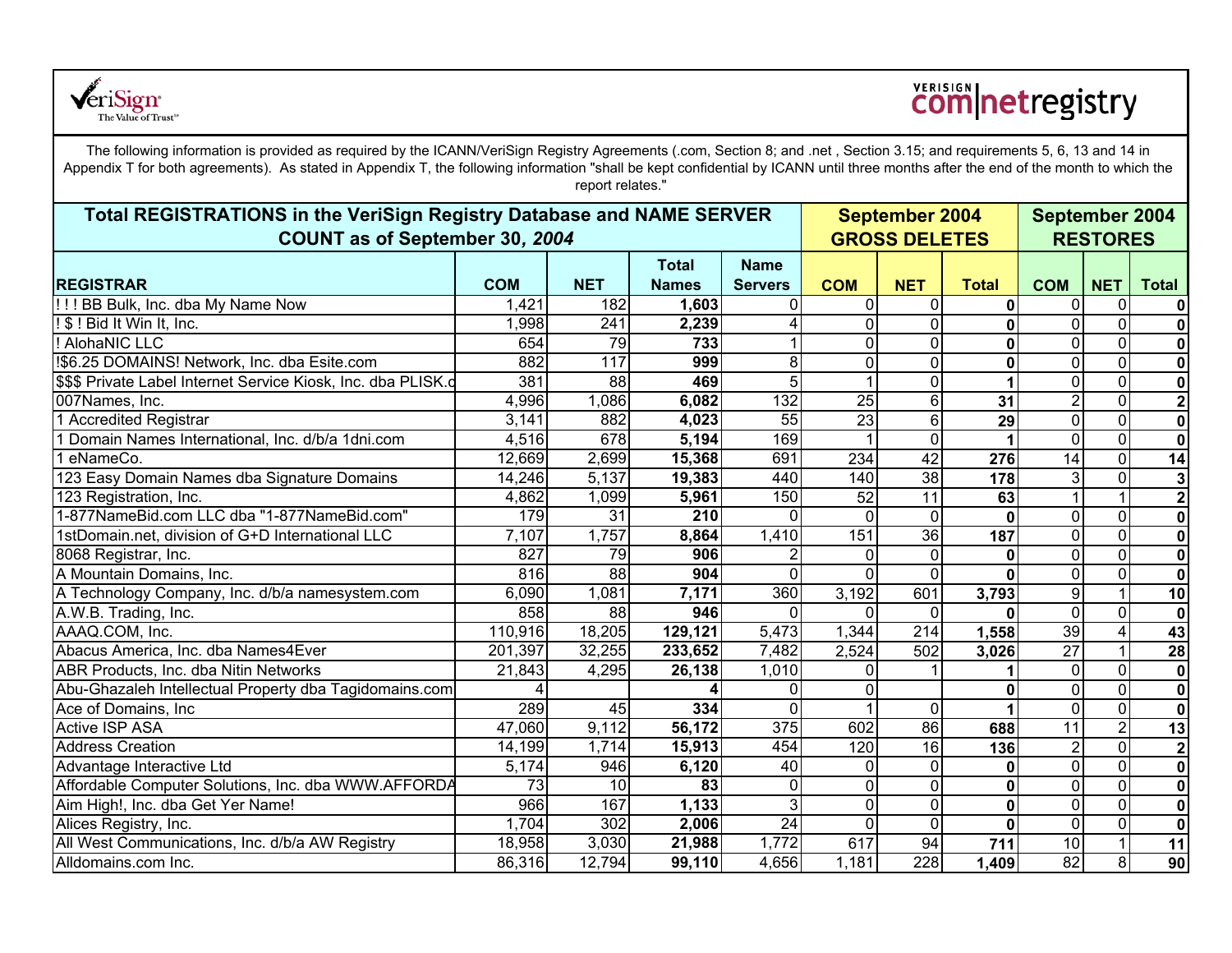| The following information is provided as required by the ICANN/VeriSign Registry Agreements (.com, Section 8; and .net, Section 3.15; and requirements 5, 6, 13 and 14 in<br>Appendix T for both agreements). As stated in Appendix T, the following information "shall be kept confidential by ICANN until three months after the end of the month to which the<br>report relates." |            |                  |                      |                  |                                               |                 |              |                                   |                         |                          |
|--------------------------------------------------------------------------------------------------------------------------------------------------------------------------------------------------------------------------------------------------------------------------------------------------------------------------------------------------------------------------------------|------------|------------------|----------------------|------------------|-----------------------------------------------|-----------------|--------------|-----------------------------------|-------------------------|--------------------------|
| Total REGISTRATIONS in the VeriSign Registry Database and NAME SERVER<br>COUNT as of September 30, 2004                                                                                                                                                                                                                                                                              |            |                  |                      |                  | <b>September 2004</b><br><b>GROSS DELETES</b> |                 |              | September 2004<br><b>RESTORES</b> |                         |                          |
|                                                                                                                                                                                                                                                                                                                                                                                      |            |                  | <b>Total</b>         | <b>Name</b>      |                                               |                 |              |                                   |                         |                          |
| <b>REGISTRAR</b>                                                                                                                                                                                                                                                                                                                                                                     | <b>COM</b> | <b>NET</b>       | <b>Names</b>         | <b>Servers</b>   | <b>COM</b>                                    | <b>NET</b>      | <b>Total</b> | <b>COM</b>                        | <b>NET</b>              | <b>Total</b>             |
| AllGlobalNames S.A.                                                                                                                                                                                                                                                                                                                                                                  | 6,326      | 1,547            | 7,873                | 132              | 38                                            | 4               | 42           | 4                                 | $\overline{0}$          | $\vert$                  |
| America Online, Inc. dba AOL and/or CompuServe-AOL                                                                                                                                                                                                                                                                                                                                   | 5,780      | 1,785            | 7,565                | 90               |                                               | $\overline{0}$  |              | 0                                 | $\overline{0}$          | 0                        |
| Annulet, Inc.                                                                                                                                                                                                                                                                                                                                                                        | 1,171      | 187              | 1,358                | $\overline{17}$  | $\Omega$                                      | 0               | 0            | $\Omega$                          | $\overline{0}$          | $\overline{\bullet}$     |
| AO Domains, Incorporated                                                                                                                                                                                                                                                                                                                                                             | 783        | 85               | 868                  | $\Omega$         | $\Omega$                                      | $\mathbf 0$     | $\bf{0}$     | $\mathbf 0$                       | $\overline{0}$          | $\overline{\phantom{a}}$ |
| Arsys Internet, S.L. d/b/a NICLINE.COM                                                                                                                                                                                                                                                                                                                                               | 87,325     | 12,621           | 99,946               | 1,578            | 411                                           | 50              | 461          | $\overline{5}$                    | $\mathbf{1}$            | 6                        |
| Asadal, Inc.                                                                                                                                                                                                                                                                                                                                                                         | 389        | $\overline{147}$ | 536                  | $\overline{30}$  | 8                                             | 3               | 11           | $\mathbf 0$                       | $\overline{\mathsf{o}}$ | $\overline{\mathbf{o}}$  |
| Ascio Technologies, Inc.                                                                                                                                                                                                                                                                                                                                                             | 155,905    | 36,576           | $\overline{192,}481$ | 2,402            | 1,359                                         | 264             | 1,623        | $\overline{31}$                   | $\overline{2}$          | 33                       |
| <b>AtCom Technology LLC</b>                                                                                                                                                                                                                                                                                                                                                          | 17,560     | 2,779            | 20,339               | 963              | 290                                           | 66              | 356          | $\overline{2}$                    | $\mathbf{1}$            | $\mathbf{3}$             |
| AusRegistry Group Pty. Ltd.                                                                                                                                                                                                                                                                                                                                                          | 2,043      | 322              | 2,365                | 25               | 11                                            | 3               | 14           | $\mathbf 0$                       | $\overline{0}$          | $\overline{\mathbf{o}}$  |
| <b>BB Online UK Ltd</b>                                                                                                                                                                                                                                                                                                                                                              | 10,731     | 1,981            | 12,712               | 424              | $\overline{245}$                              | $\overline{44}$ | 289          | 1                                 | $\overline{0}$          | $\overline{1}$           |
| Beijing Innovative Linkage Technology Ltd. dba dns.com.c                                                                                                                                                                                                                                                                                                                             | 15,160     | 2,597            | 17,757               | 662              | $\overline{206}$                              | 44              | 250          | 0                                 | $\overline{0}$          | 0                        |
| <b>Best Registration Services, Inc.</b>                                                                                                                                                                                                                                                                                                                                              | 4,941      | 672              | 5,613                | 204              |                                               |                 |              | $\Omega$                          | $\overline{0}$          | 0                        |
| Bizcn.com, Inc.                                                                                                                                                                                                                                                                                                                                                                      | 118,285    | 24,787           | 143,072              | 1,627            | 2,580                                         | 617             | 3,197        | 0                                 | $\overline{0}$          | 0                        |
| Blisternet, Incorporated                                                                                                                                                                                                                                                                                                                                                             | 615        | 62               | 677                  | $\Omega$         | 0                                             | 0               | 0            | $\Omega$                          | $\overline{0}$          | $\overline{\bullet}$     |
| Blue Razor Domains, Inc.                                                                                                                                                                                                                                                                                                                                                             | 32,864     | 4,310            | 37,174               | 502              |                                               | $\overline{0}$  |              | $\mathbf 0$                       | $\overline{0}$          | $\overline{\mathbf{0}}$  |
| Blueberry Hill Comm., Inc. dba 4Domains.com                                                                                                                                                                                                                                                                                                                                          | 15,038     | 1,980            | 17,018               | 363              | 311                                           | $\overline{37}$ | 348          | 3                                 | $\overline{\mathsf{o}}$ | $\overline{3}$           |
| <b>BookMyName SAS</b>                                                                                                                                                                                                                                                                                                                                                                | 39,328     | 7,321            | 46,649               | 963              | 620                                           | 140             | 760          | 6                                 | 1 <sup>1</sup>          | $\overline{7}$           |
| Brandon Gray Internet Services, Inc. dba NameJuice.com                                                                                                                                                                                                                                                                                                                               | 47,160     | 7,286            | 54,446               | 858              | 15                                            |                 | 16           | $\Omega$                          | $\overline{0}$          | 0                        |
| BulkRegister, LLC.                                                                                                                                                                                                                                                                                                                                                                   | 998,288    | 142,588          | 1,140,876            | 38,694           | 12,727                                        | 2,450           | 15,177       | 61                                | $\overline{5}$          | 66                       |
| <b>CADiware AG</b>                                                                                                                                                                                                                                                                                                                                                                   | 1,281      | 348              | 1,629                | 62               | $\Omega$                                      | $\mathbf 0$     | 0            | $\mathbf 0$                       | $\overline{0}$          | 0                        |
| Capital Networks Pty LTD                                                                                                                                                                                                                                                                                                                                                             | 28,894     | 4,482            | 33,376               | 2,967            | 635                                           | 64              | 699          | $\overline{0}$                    | $\overline{0}$          | 0                        |
| CAT, Inc. d/b/a Namezero.com                                                                                                                                                                                                                                                                                                                                                         | 21,788     | 3,559            | 25,347               | 507              | 267                                           | 52              | 319          | $\mathbf 0$                       | $\overline{0}$          | 0                        |
| Catalog.com, Inc.                                                                                                                                                                                                                                                                                                                                                                    | 30,738     | 3,468            | 34,206               | $\overline{340}$ | 644                                           | 69              | 713          | 8                                 | 1 <sup>1</sup>          | 9                        |
| Central Registrar, Inc. d/b/a DomainMonger.Com                                                                                                                                                                                                                                                                                                                                       | 17,285     | 2,289            | 19,574               | 84               | <sup>0</sup>                                  | 0               | 0            | 0                                 | $\overline{0}$          | 0                        |
| Colorado Names Domains, Inc.                                                                                                                                                                                                                                                                                                                                                         | 820        | 97               | 917                  | $\Omega$         | $\Omega$                                      | $\Omega$        | 0            | $\Omega$                          | $\overline{0}$          | 0                        |
| Comitnet AB                                                                                                                                                                                                                                                                                                                                                                          | 1,742      | $\overline{247}$ | 1,989                | $\Omega$         | $\Omega$                                      | $\mathbf 0$     | $\bf{0}$     | $\mathbf 0$                       | $\overline{\mathsf{o}}$ | $\overline{\mathbf{o}}$  |
| CommuniGal Communications Ltd                                                                                                                                                                                                                                                                                                                                                        | 28,839     | 6,941            | 35,780               | 1,547            | 52                                            | 17              | 69           | $\overline{2}$                    | $\overline{1}$          | $\overline{3}$           |
| Compana, LLC                                                                                                                                                                                                                                                                                                                                                                         | 504        | 10               | 514                  |                  | $\Omega$                                      | $\Omega$        | <sup>0</sup> | $\mathbf 0$                       | $\overline{0}$          | 0                        |
| Computer Services Langenbach GmbH dba joker.com                                                                                                                                                                                                                                                                                                                                      | 361,119    | 82,487           | 443,606              | 25,126           | 7,007                                         | 1,720           | 8,727        | 31                                | 1 <sup>1</sup>          | 32                       |
| ComputerDataNetworks dba shop4domain/netonedomains                                                                                                                                                                                                                                                                                                                                   | 2,011      | 364              | 2,375                | 44               | 18                                            |                 | 20           | 1                                 | $\Omega$                | $\vert$ 1                |
| <b>CORE Internet Council of Registrars</b>                                                                                                                                                                                                                                                                                                                                           | 222,575    | 48,020           | 270,595              | 14,156           | 2,316                                         | 491             | 2,807        | 104                               | 22                      | 126                      |
| Corporate Domains, Inc.                                                                                                                                                                                                                                                                                                                                                              | 4,082      | 1,312            | 5,394                | 167              | 8                                             |                 | 9            | $\overline{0}$                    | $\overline{\mathsf{o}}$ | 0                        |
| Cronon AG Berlin, Niederlassung Regensburg                                                                                                                                                                                                                                                                                                                                           | 241,039    | 82,898           | 323,937              | 2,835            | 1,733                                         | 680             | 2,413        | 11                                | $\overline{0}$          | 11                       |

 $\mathbf{I}$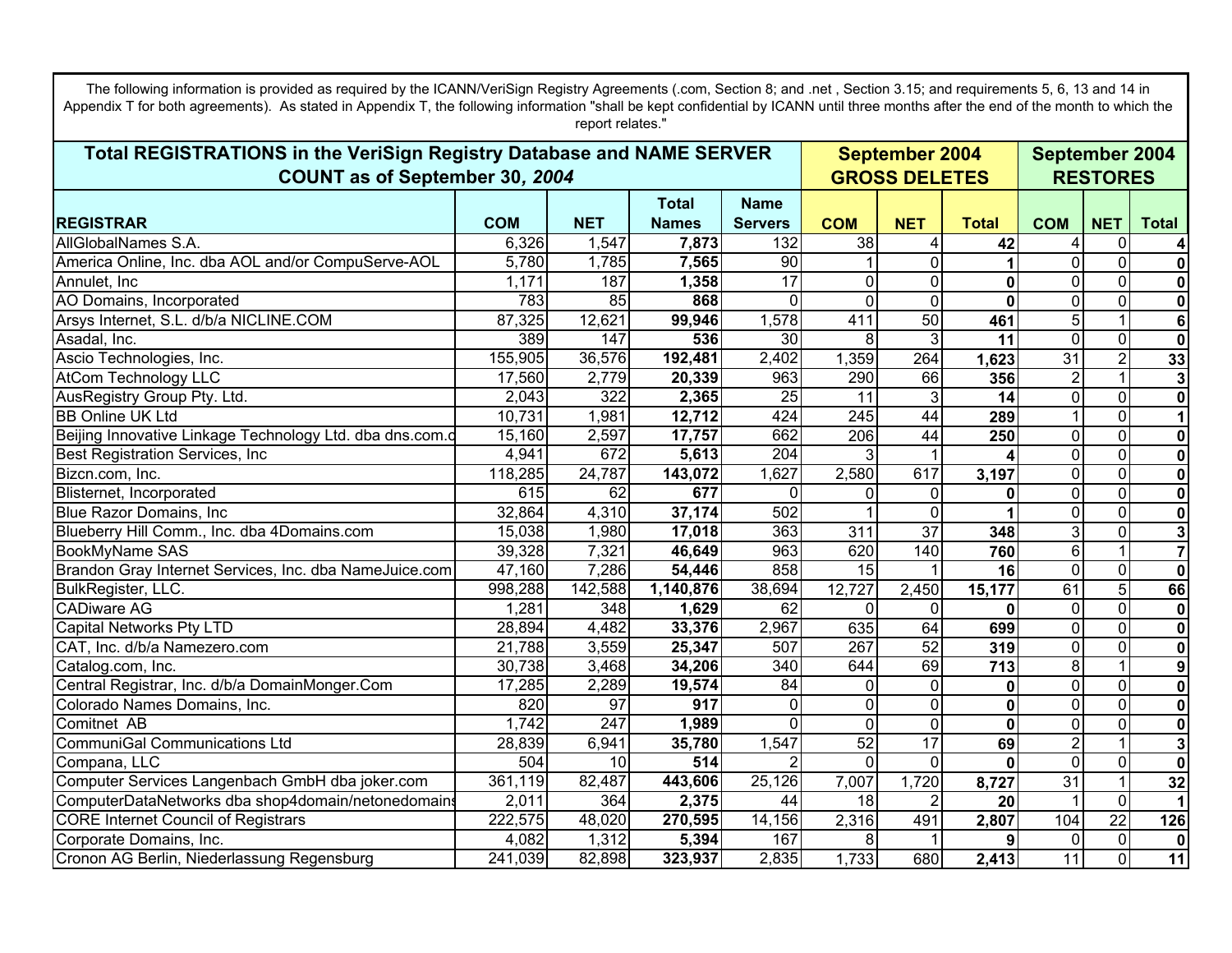**REGISTRAR COM NETTotal NamesName Servers COM NET Total COM NET Total September 2004 GROSS DELETESTotal REGISTRATIONS in the VeriSign Registry Database and NAME SERVER COUNT as of September 30***, 2004* **September 2004 RESTORES**Appendix T for both agreements). As stated in Appendix T, the following information "shall be kept confidential by ICANN until three months after the end of the month to which the report relates." CVO.ca, Inc. 169 37 **206**  $\Omega$  21 2 **23**3 | 0 | 0 **0**Cydentity, Inc. d/b/a Cypack.com 22,010 3,563 **25,573** 430 186 42 **228** 0 0 **0**Dagnabit, Incorporated 617 74 **691**  $\Omega$ 0 0 0 **0** 0 0 **0**Deutsche Telekom AG 40,132 10,511 **50,643** 862 244 87 **331** 0 0 **0**Direct Information Pvt. Ltd., dba DirectI.com 183,027 30,556 **213,583** 54,338 3,175 622 **3,797** 3 0 **3**DNS:NET Internet Service GmbH 265 52 **317**  $\overline{q}$  0 0**0** 0 0 **0**Dodora Unified Communications, Inc. 12,598 2,231 **14,829** 1,906 342 68 **410** 2 0 **2**Domain Bank, Inc. 134,151 19,597 **153,748** 3,315 2,042 530 **2,572** 66 6 **72** Domain Contender, LLC 57,058 9,294 **66,352** 5 0 0**0** 0 0 **0**Domain Monkeys, LLC 2,060 225 **2,285** 23 0 0 **0** 0 0 **0**Domain Name Sales Corp. 99,646 4,017 **103,663** 15 0 0 **0** 0 0 **0**Domain Registration Services 24,432 3,170 **27,602** 2,170 325 40 **365** 13 0 **13** Domain Systems, Inc. 152 24 **176** 00 0 0 **0** $\overline{0}$  0 **0**Domain The Net Technologies (2) 1,671 236 **1,907** 6 86 7 **93** 0 0 **0Domain The Net Technologies Ltd.** 1,867 189 **2,056** 189 1,867 2,058 189 **0** 0 0 **0DomainCentre.ca. Inc.** 15  $\Omega$ 0 1 8 1 **9** 0 0 **0**DomainDiscover 457,462 92,895 **550,357** 9,455 4,920 872 **5,792** 16 2 **18** Domainducks, Inc. d/b/a Personalnames.com 6,819 1,054 **7,873** 58 0 0 **0** 0 0 **0**Domaininfo AB d/b/a domaininfo.com 21,324 5,413 **26,737** 4,282 253 54 **307** 7 0 **7**Domain-it, Inc. 3,762 586 **4,348** 39 1 0 **1** 0 0 **0**DomainMarketPlace.ca Inc 136 32 **168** 00 0 0 **0** 0 0 **0**DomainName, Inc. 8,507 1,300 **9,807** 30 203 24 **227** 2 0 **2**Domainnovations, Incorporated 618 67 **685**  $\Omega$ 0 0 0 **0**0 0 0 **0**DomainPeople, Inc. 125,006 17,666 **142,672** 11,384 2,364 441 **2,805** 35 7 **42** DomainPlaza.ca Inc. 188 28 **216**  $\Omega$  17 4 **21** 0 0 **0DomainPro, Inc.** 780 111 **891**  $\Omega$ 0 0 0 **0**0 0 0 **0**DomainProcessor.com 3,512 588 **4,100** 91 73 12 **85** 0 0 **0**DomainRegistry.com, Inc. 8,936 1,191 **10,127** 468 213 36 **249** 12 1 **13** Domains2be.com Inc. 183 and 183 and 183 and 183 and 183 and 183 and 183 and 183 and 183 and 183 and 183 and 18 **221**  $\Omega$ 0 0 0 **0** 0 0 **0**Domainscape.ca Inc 148 26 **174**  $\Omega$ 0 0 0 **0**0 0 0 **0**DomainsCostLess.ca Inc. 189 **214**  $\overline{0}$ 0 1 0 **1**1 0 0 **0Domainz Limited 515 71** 515 71 **586** 2 0 0**0** 0 0 **0**DomainZoo.com, Inc. 5,585 1,154 **6,739** 229 131 36 **167** 10 0 **10**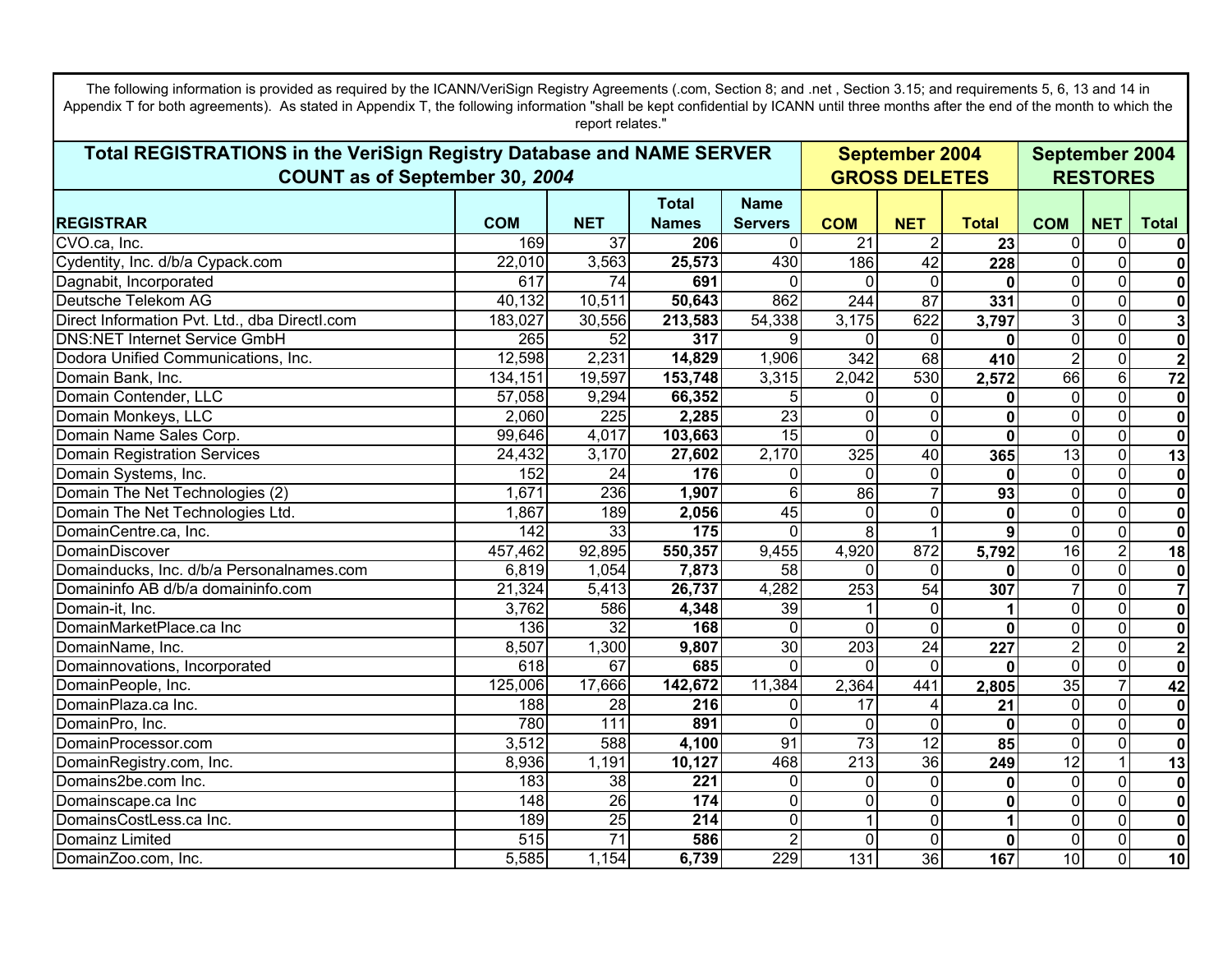**REGISTRAR COM NETTotal NamesName Servers COM NET Total COM NET Total September 2004 GROSS DELETESTotal REGISTRATIONS in the VeriSign Registry Database and NAME SERVER COUNT as of September 30***, 2004* **September 2004 RESTORES**Appendix T for both agreements). As stated in Appendix T, the following information "shall be kept confidential by ICANN until three months after the end of the month to which the report relates." DomReg Ltd. 27,952 6 **27,958** 33 20 0 **20** 0 0 **0**DotForce Corp. d/b/a DotForce.com 2,018 362 **2,380** 10 2 0 **2** 0 0 **0**Dotster, Inc. 555,876 91,773 **647,649** 46,989 9,469 1,903 **11,372** 35 4 **39** Propoutlet, Incorporated
and Communications Co., Ltd.
and Communications Co., Ltd.
and Communications Co., Ltd.
and Communications Co., Ltd.
and Communications Co., Ltd.
and Communications Co., Ltd.
and Communications Co.,  $\Omega$ 0 0 0 **0** $0 \cup 0$ **0**Eastern Communications Co., Ltd. 3,273 316 **3,589** 207 68 10 **78** 0 0 **0**easyDNS Technologies, Inc. 22,036 3,814 **25,850** 976 257 31 **288** 3 0 **3**Easyspace LTD 120,408 19,655 **140,063** 3,515 1,874 391 **2,265** 36 2 **28** eBrandSecure, LLC 204 73 **277** 55 0 0 **0**0 0 0 **0**eMarkmonitor Inc. dba Markmonitor 41,145 9,269 **50,414** 890 2 0 **2** 0 0 **0**Emily Names Domains, Inc. 766 98 **864**  $\Omega$ 0 0 0 **0**0 0 0 **0**EnCirca Inc 2,054 331 **2,385** 42 16 5 **21** 0 0 **0**Enetica PTY Ltd 5,985 818 **6,803** 268 10 0 **10** 0 0 **0Enetregistry, Inc** 167 **167 204 24 3 0 3**3 | 0 | 0 **0**eNom, Inc. 2,454,341 387,190 **2,841,531** 144,926 45,347 7,644 **52,991** 48 3 **51** eNombre Corporation 632 73 **705**  $\Omega$ 0 0 0 **0**0 0 0 **0**EPAG Enter-Price Multimedia AG 12,648 4,119 **16,767** 429 668 216 **884** 1 0 **1** Esoftwiz, Inc. 1,733 243 **1,976** 12 0 0 **0** $0 \cup 0$ **0Extra Threads Corporation** 1 **726 726** 4 0 0**0**0 0 0 **0ExtremeDomains.ca, Inc.** 191 33 **224**  $\Omega$ 0 0 0 **0**0 0 0 **0**Fabulous.com Pty Ltd. 298,925 5,257 **304,182** 5,344 3,791 69 **3,860** 3 0 **3**Fiducia LLC, Latvijas Parstavnieciba 1,863 185 **2,048** 2 0 0**0**0 0 0 **0**Fireman.Org Fund dba Fireman.Org 175 27 **202**  $\overline{0}$ 0 0 0 **0**0 0 **0**Firstserver, Inc. 5,791 1,006 **6,797** 403 12 2 **14** 0 0 **0**freenet Cityline GmbH 385 187 **572** 17 0 1 **1** 0 0 **0**Fushi Tarazu, Incorporated 561 54 **615**  $\Omega$ 0 0 0 **0**0 0 0 **0**Future Media Network K.K. 1,605 265 **1,870** 991 21 0 **2** 0 0 **0**Gabia, Inc. 105,133 33,529 **138,662** 16,093 3,587 1,204 **4,791** 7 1 **8**Gabia, Inc. (2) **46 4 50 4 50** 00 2 0 **2** 0 0 **0**GANDI 275,975 66,019 **341,994** 29,575 4,065 1,003 **5,068** 0 0 **0**Get SLD, Inc. 757| 85| **842|** 1| 0| 0 **0** 0 0 **0**GKG.Net, Inc. 104,502 18,611 **123,113** 14,275 1,739 352 **2,091** 11 0 **11** Global Media Online, Inc 170,108 36,025 **206,133** 30,420 1,656 365 **2,021** 23 4 **27** Globedom Datenkommunikations GmbH 6,120 1,716 **7,836** 698 52 27 **79** 1 2 **3**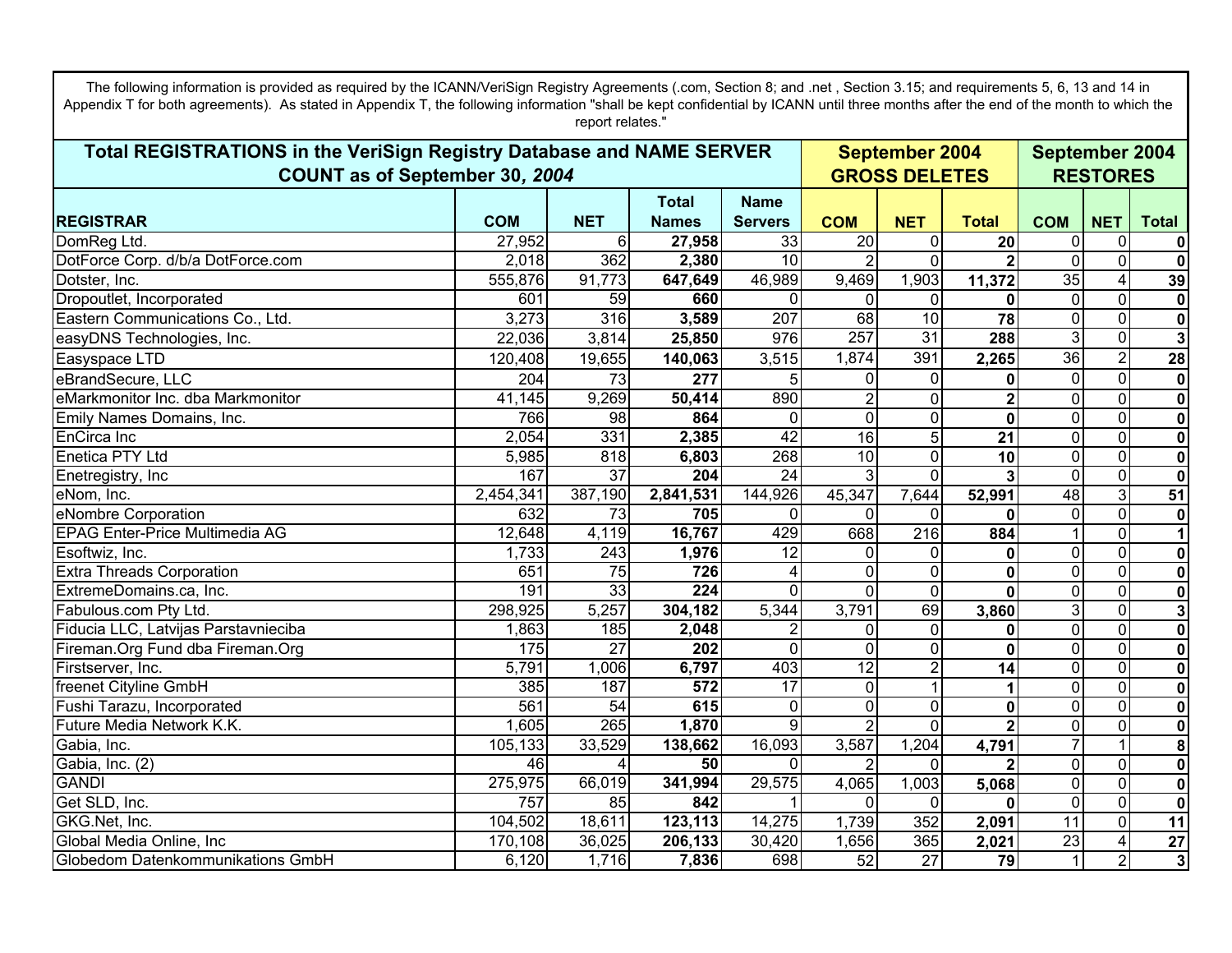**REGISTRAR COM NETTotal NamesName Servers COM NET Total COM NET Total September 2004 GROSS DELETESTotal REGISTRATIONS in the VeriSign Registry Database and NAME SERVER COUNT as of September 30***, 2004* **September 2004 RESTORES**Appendix T for both agreements). As stated in Appendix T, the following information "shall be kept confidential by ICANN until three months after the end of the month to which the report relates." Go Daddy Software, Inc. 3,857,339 523,481 **4,380,820** 168,322 47,682 7,359 **55,041** 123 12 **135** GotNames.ca Inc. 232 32 **160** 00 2 0 **2** 0 0 **0**Gunga Galunga, Incorporated 637 70 **707**  $\Omega$ 0 0 0 **0** 0 0 **0**H. J. Linnen Associates Ltd. 588 74 **662** 4 0 0**0** 0 0 **0**HANGANG Systems, Inc. d/b/a doregi.com 32,547 9,236 **41,783** 8,187 1,010 257 **1,267** 6 1 **7**HiChina Web Solutions (Hong Kong) Limited 75,398 10,634 **86,032** 412 1,925 283 **2,208** 15 1 **16** I.D.R. Internet Domain Registry Ltd. 2,457 284 **2,741** 181 291 18 **309** 4 0 **4**iHoldings.com, Inc. d/b/a Dotregistrar.com 607,270 80,511 **687,781** 14,126 13,961 1,830 **15,791** 28 3 **31** In2Net Network, Inc. dba iRegister.com 53,140 6,881 **60,021** 80 0 0 **0** 0 0 **0**Inamepro dba Dynadot 2,167 564 **2,731** 110 27 5 **32** 0 0 **0**INAMES Corp 36,919 13,274 **50,193** 7,505 677 270 **947** 1 0 **1** Indirection Identity Corporation 615 58 **673**  $\Omega$ 0 0 0 **0** 0 0 **0**Initial Online Limited 526 82 **608** 19 0 0**0** $\overline{0}$  0 **0**Innerwise, Inc. d/b/a ItsYourDomain.com 456,479 58,417 **514,896** 12,229 59,192 4,860 **64,052** 241 23 **264 Inter China Network Software (Beijing) Co., Ltd.** 10 **10** 16 **16 16** 00 0 0 **0**0 0 0 **0**Interactive Telecom Network, Inc. 1,315 128 **1,443** 2 0 0**0** 0 0 **0**Intercosmos Media Group, Inc. d/b/a directNIC.com 885,823 113,894 **999,717** 43,044 18,761 2,318 **21,079** 13 2 **15** Interdomain, S.A. 41,747 7,425 **49,172** 804 255 28 **283** 30 0 **30** Internet Internal Affairs Corporation 674 96 **770**  $\Omega$ 0 0 0 **0** 0 0 **0**Internetters Limited 28,547 2,766 **31,313** 141 32 5 **37** 1 0 **1** iSenshu LLC dba Aloha Web Services 871 871 84 **955** 2 0 0**0** 0 0 **0**JJH Investments, L.L.C 794 97 **891**  $\Omega$ 0 0 0 **0**0 0 0 **0**Key-Systems GmbH 150,379 47,847 **198,226** 6,002 1,752 547 **2,299** 11 2 **13** Korea Information Certificate Authority 2 1,543 **1,755** 1,755 331 11 0 **1**1 0 0 **0**Korea Information Certificate Authority Inc dba DomainCA. 10,072 1,616 **11,688** 381 129 51 **180** 1 0 **1** Ladas Domains LLC 21 14 **35**  $\Omega$ 0 0 0 **0**0 0 0 **0**Le Grand Nom, Inc 776 104 **880**  $\overline{0}$ 0 0 0 **0**0 0 0 **0**Lead Networks Domains Pvt. Ltd. 254 46 **300** 2 0 0**0**0 0 0 **0**livedoor Co.,Ltd. 2,504 711 **3,215** 195 16 8 **24** 0 2 **2**Melbourne IT, Ltd. d/b/a Internet Names Worldwide 1,705,425 278,111 **1,983,536** 88,118 32,425 6,157 **38,582** 86 16 **102** Mobile Name Services, Inc. 4,731 526 **5,257** 32 0 0 **0**0 0 0 **0**Moniker Online Services, Inc. 330,882 36,072 **366,954** 1,179 1,226 181 **1,407** 10 0 **10** Name Intelligence, Inc 6,277 710 **6,987** 38 1 0 **1** 0 0 **0**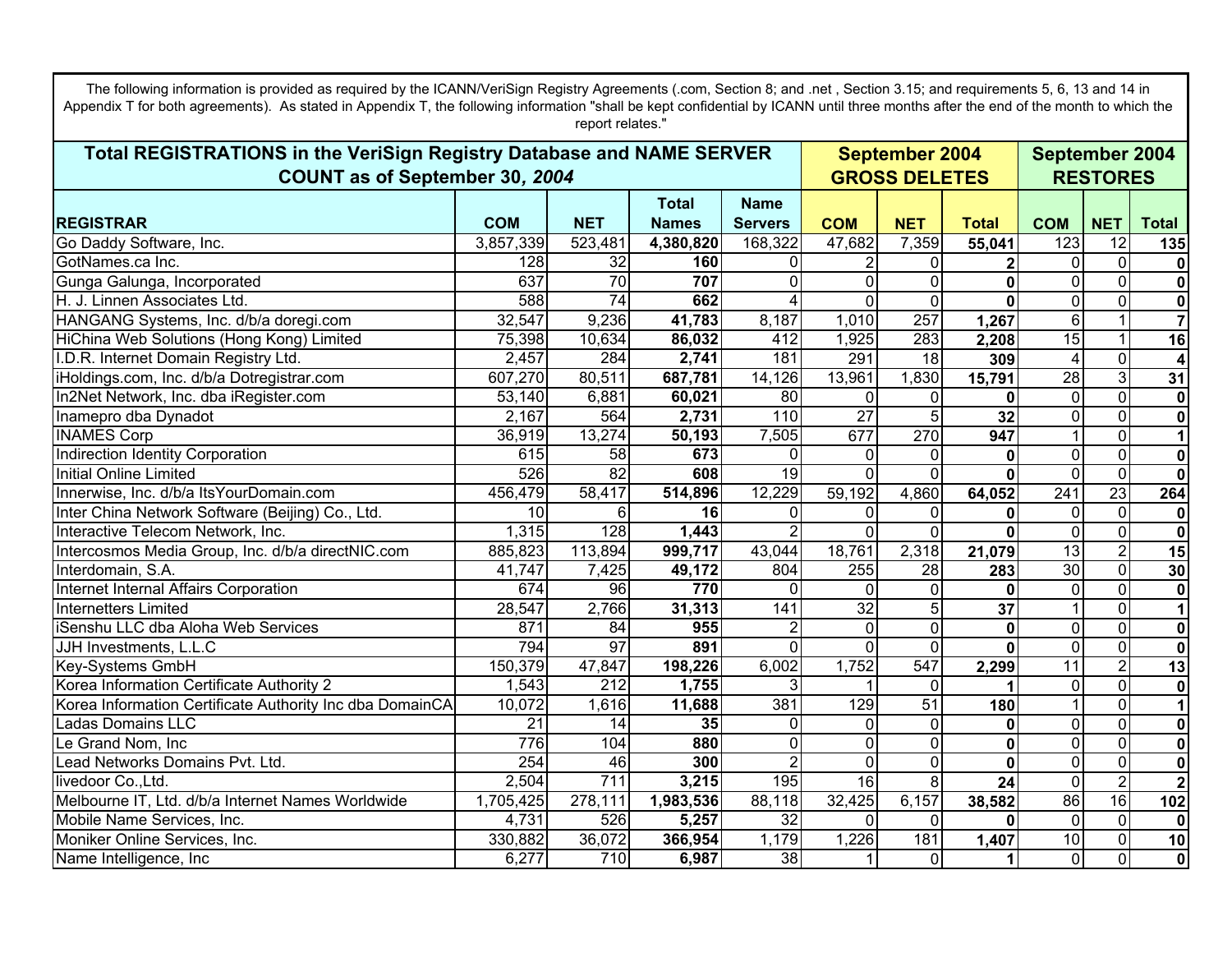**REGISTRAR COM NETTotal NamesName Servers COM NET Total COM NET Total September 2004 GROSS DELETESTotal REGISTRATIONS in the VeriSign Registry Database and NAME SERVER COUNT as of September 30***, 2004* **September 2004 RESTORES**Appendix T for both agreements). As stated in Appendix T, the following information "shall be kept confidential by ICANN until three months after the end of the month to which the report relates." Name Share, Inc **387 472 1** 387 85 **472** 3 0 0**0**0 0 0 **0**Name.com LLC 12,888 1,975 **14,863** 247 16 4 **20** 0 0 **0**Name2Host, Inc. dba name2host.com 7,271 1,288 **8,559** 17 247 33 **280** 11 1 **12** NAMEBAY 57,602 10,584 **68,186** 2,802 559 116 **675** 2 0 **2**NameEngine, Inc. **59 59 126 59 126 59 126 59** 7 0 0**0**0 0 0 **0NameKing.com, Inc.** 171,135 7,494 **178,629** 4 0 0**0** 0 0 **0**NamesBeyond.Com 3,278 444 **3,722** 185 34 7 **41** 2 1 **3**NameScout Corp 47,972 7,242 **55,214** 3,577 850 163 **1,013** 31 3 **34** NamesDirect.Com, Inc. 162,785 29,802 **192,587** 9,447 2,745 463 **3,208** 16 5 **21** NameSecure.com 129,534 20,169 **149,703** 2,312 2,559 464 **3,023** 2 0 **2**Nameview, Inc. 1,860 259 **2,119** 2 0 0**0** 0 0 **0**NeoNIC OY 1,702 145 **1,847**  $\overline{0}$ 0 2 0 **2** 0 0 **0**Netbenefit PLC aka NetNames 58,531 14,154 **72,685** 472 821 201 **1,022** 34 5 **39** Netpia.com, Inc. 37,663 10,927 **48,590** 4,867 1,485 474 **1,959** 31 7 **38** NetTuner Corp. dba Webmasters.com 1,252 122 **1,374** 109 0 0 **0** 0 0 **0**Network Solutions, LLC. 5,288,995 774,840 **6,063,835** 401,842 66,271 10,982 **77,253** 884 51 **935** New Dream Network, LLC 9,352 1,398 **10,750** 27 3 1 **4**4 0 0 **0**NJ Tech Solutions, Inc. dba Expertsrs.com 154 and 154 and 186 00 0 0 **0** $0 \cup 0$ **0**Nom Infinitum, Incorporated 674 81 **755** 00 0 0 **0**0 0 0 **0**Nominalia Internet S.L. 30,408 5,050 **35,458** 748 197 53 **250** 10 0 **10** NORDNET 87,823 6,219 **94,042** 367 285 37 **322** 3 0 **3**Omnis Network, LLC 42,454 7,112 **49,566** 2,169 844 79 **923** 2 0 **2**Online Orders Network LLC dba Registernames.com 428 61 **489** 22 1 0 **1**1 0 0 **0**OnlineNIC, Inc. 601,834 95,843 **697,677** 27,366 13,689 2,303 **15,992** 25 3 **28** OVH 89,686 20,480 **110,166** 7,666 832 236 **1,068** 1 0 **1** pairNIC 44,691 6,515 **51,206** 1,778 576 95 **671** 3 0 **3**Parava Networks Inc dba RegistrateYa.com nAAme.com 48,289 8,226 **56,515** 3,491 1,545 183 **1,728** 4 0 **4**Polar Software Limited d/b/a signdomains.com 7,377 1,103 **8,480** 181 37 13 **50** 0 0 **0**PrimeDomain.ca Inc. 2002 165 32 **197** 00 0 0 **0**0 0 0 **0**Primus Telco Pty Ltd dba PrimusDomain/PlanetDomain 65,765 11,542 **77,307** 5,482 1,435 274 **1,709** 10 1 **11** PSI-Japan, Inc. 25,151 4,466 **29,617** 5,084 287 59 **346** 6 0 **6**PSI-USA, Inc. 133,622 44,307 **177,929** 2,875 1,266 590 **1,856** 10 4 **14** R&K GlobalBusinessServices,Inc. dba 000Domains.com 103,922 11,725 **115,647** 4,813 1,949 330 **2,279** 15 0 **15**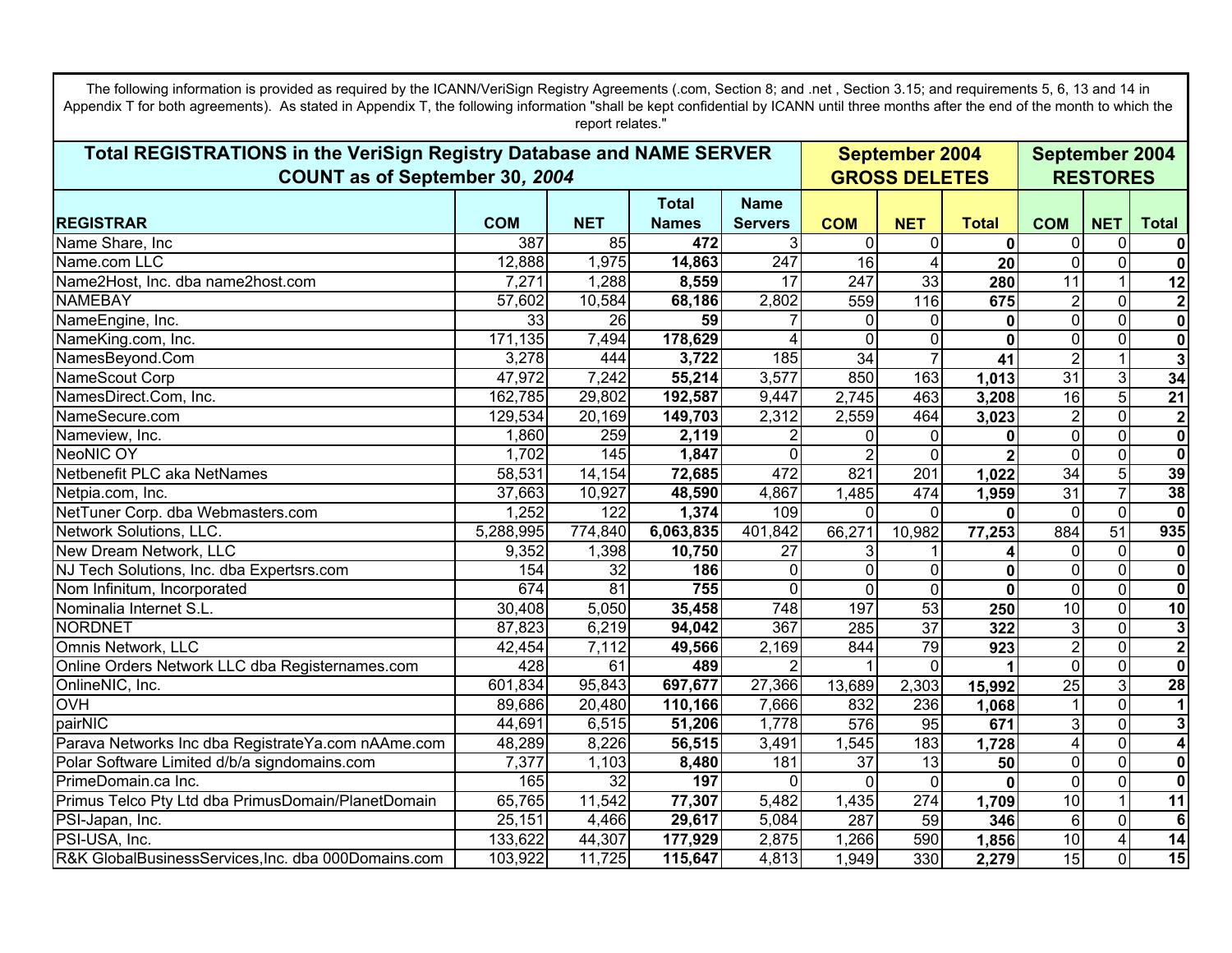**REGISTRAR COM NETTotal NamesName Servers COM NET Total COM NET Total September 2004 GROSS DELETESTotal REGISTRATIONS in the VeriSign Registry Database and NAME SERVER COUNT as of September 30***, 2004* **September 2004 RESTORES**Appendix T for both agreements). As stated in Appendix T, the following information "shall be kept confidential by ICANN until three months after the end of the month to which the report relates." R. Lee Chambers Company LLC 1,878 264 **2,142** 53 1 0 **1** 0 0 **0**Rebel.com Services Corp. 3,141 469 **3,610** 9 2,721 536 **3,257** 0 0 **0**Register.com (2) 1,848 203 **2,051** 24 3 0 **3**31 OI O **0**register.com, Inc. 2,120,897 334,513 **2,455,410** 103,910 34,899 5,937 **40,836** 341 27 **368** Register.it SPA 38,509 8,184 **46,693** 628 484 121 **605** 7 3 **10** Registration Technologies, Inc. 72,178 21,412 **93,590** 184 18 1 **19** 0 0 **0**RJG Ventures, L.L.C. 862 66 **928** 4 0 0**0** 0 0 **0**rockenstein AG 650 296 **946**  $\overline{8}$  0 3**3** 0 0 **0**SafeNames Ltd 11,092 1,902 **12,994** 205 5 0 **5** 3 0 **3**Schlund+Partner AG 809,090 230,277 **1,039,367** 8,126 6,149 2,169 **8,318** 12 2 **14** Secura GmbH 5,101 1,527 **6,628** 231 190 165 **355** 0 0 **0**Sipence, Inc. 4,536 555 **5,091** 39 0 0 **0** 0 0 **0**Sitename.com LLC 2,156 381 **2,537** 00 0 0 **0** $\overline{0}$  0 **0**South America Domains Ltd. dba namefrog.com (1)  $\vert$  83 9 9 92  $\overline{0}$ 0 0 0 **0** 0 0 **0**Spot Domain LLC dba Domainsite.com 40,935 16,933 **57,868** 1,113 655 115 **770** 9 1 **10** Stargate.com, Inc. 120,870 16,404 **137,274** 8,391 2,394 417 **2,811** 59 11 **70** Tahoe Domains, Inc. 238 45 **283** 00 0 0 **0** $0 \qquad 0$ **0**That Darn Name, Inc. 854 89 **943**  $\Omega$ 0 0 0 **0** 0 0 **0**The Name It Corporation dba NameServices.net 90,431 13,117 **103,548** 4,884 1,930 294 **2,224** 163 17 **180** The Registry at Info Avenue d/b/a IA Registry 136,550 7,397 **143,947** 510 458 65 **523** 0 0 **0**TheGreatDomain.ca Inc. 15 143 28 **171** 2 12 1 **13** 0 0 **0**TLDs, LLC dba SRSplus 145,061 24,686 **169,747** 6,622 2,172 371 **2,543** 7 0 **7**Today and Tomorrow Co. Ltd. 24,056 7,998 **32,054** 2,479 1,116 372 **1,488** 1 1 **2**Todaynic.com, Inc. 56 17 **73** 3 0 0**0**0 0 0 **0**Total Calories, Inc. 797 93 **890**  $\overline{0}$ 0 0 0 **0** 0 0 **0**TotalRegistrations 48,855 10,425 **59,280** 2,714 1,129 353 **1,482** 45 6 **51** Transecute (I) Pvt. Ltd 862 123 **985** 331 01 1 **1**1 0 0 **0**Transecute Inc. dba Answerable.com 256 40 **296**  $\Omega$ 0 0 0 **0**0 0 0 **0**Transpac 25,898 3,209 **29,107** 631 89 14 **103** 0 0 **0**Tucows Inc. 3,072,998 535,071 **3,608,069** 148,356 53,583 9,679 **63,262** 156 14 **170** Tuonome.it Srl 2,924 622 **3,546** 61 2 2 **4**41 01 0 **0**Universal Registration Services, Inc. 10,366 1,785 **12,151** 118 174 22 **196** 0 0 **0**USA Webhost **131** 997 131 **1,128** 8 1 0 **1** 0 0 **0**